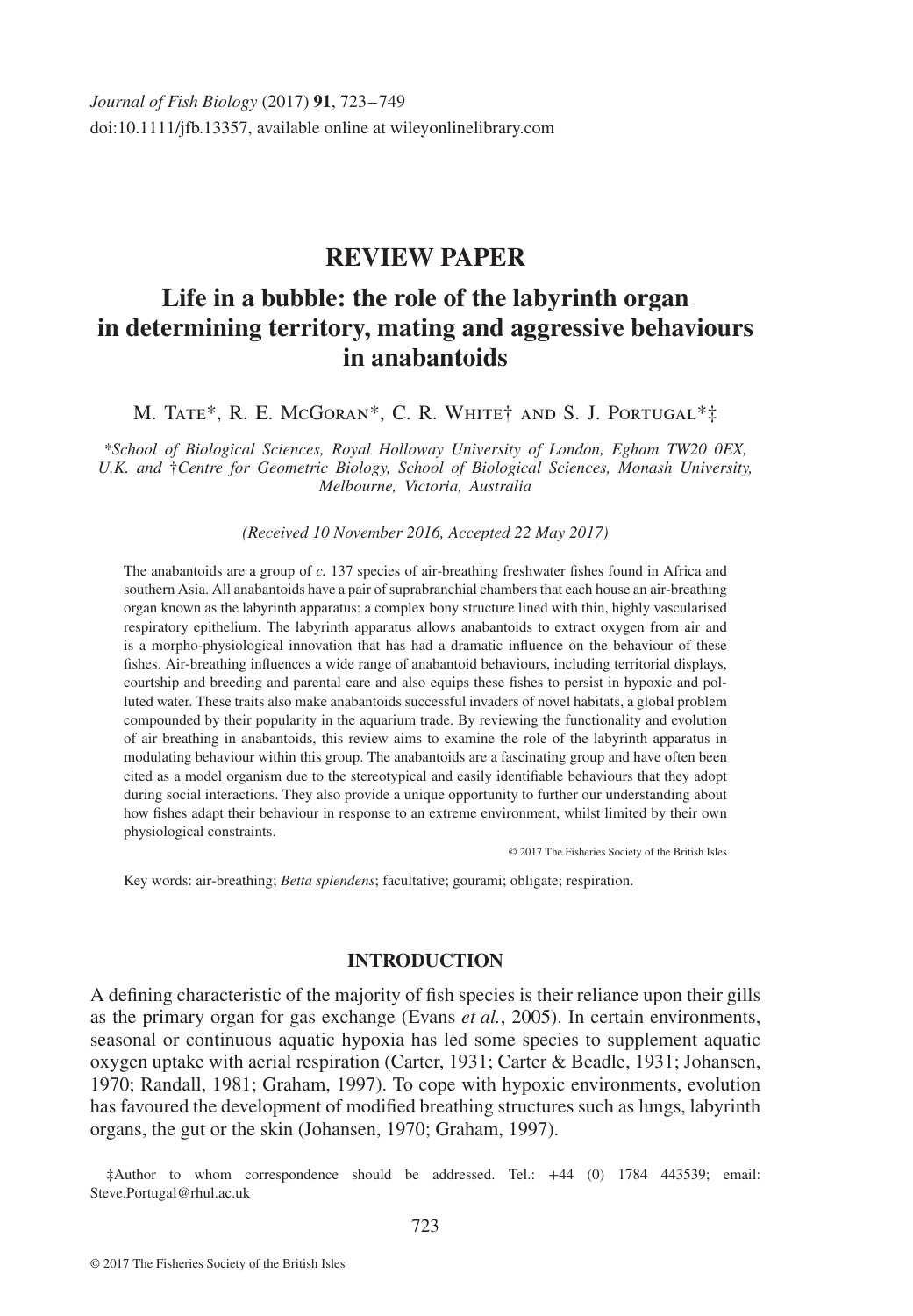Air-breathing in ishes irst appeared during the late Silurian or early Devonian period, *c*. 438–408 million years ago and has evolved independently in multiple lineages (Barrell, 1916; Dutta & Munshi, 1985; Graham, 1997). Today, there are nearly 1000 species of air breathing ishes, the majority of which are found in bodies of stagnant, tropical fresh water (Graham, 2011). All air-breathing ishes are bimodal breathers, retaining their gills for aquatic gas exchange and particularly for the excretion of ammonia and carbon dioxide (Randall, 1981; Graham, 1997; Randle & Chapman, 2005), while also varying greatly in their dependence on aquatic respiration in normoxia. The greatest degree of diversity among air-breathing ishes is displayed in their different methods of aerial respiration (Johansen, 1970; Herbert & Wells, 2001; Johannsson *et al.*, 2014).

Air-breathing ishes are on a spectrum, spanning from facultative to obligate air-breathers. Facultative air breathers do not typically breathe air and mostly only do so when dissolved oxygen (DO) is low or when oxygen demands are high, but see McKenzie *et al.* (2015) for exceptions. In contrast, obligate air breathers use aerial respiration at all times, regardless of aquatic conditions or their oxygen demands, due to their reduced gill surface areas. This distinction between facultative and obligate breathers is not always entirely distinct, as many air-breathing ishes can modulate their aerial uptake relative to demand and aerial uptake varies within individuals (McKenzie *et al.*, 2015), between individuals and between species. For air-breathing fishes, there are stereotyped and distinct reflex behaviours, driven by oxygen-sensitive chemoreceptors, that are associated with the necessity to travel to the surface to gulp air. Trade-offs between the requirements for oxygen and the risk of being preyed upon (McKenzie *et al.*, 2015), for example, might drive the evolution of unusual behaviours and create a more complex respiratory situation for such ish species (Shingles *et al.*, 2005). As such, air-breathing fish species, like the anabantoids (Perciformes: Anabantoidei), offer an intriguing model group to understand the evolutionary pressures that have driven these interactions between physiology and behaviour and how these two key factors are traded off against each other.

#### **THE ANABANTOIDS**

The anabantoids are a group of obligatory air-breathing freshwater ishes found in Africa and southern Asia that evolved some 60 million years ago (Berra, 2001; Goldstein, 2001; Rüber, 2009). Consisting of *c*. 137 species (Fig. 1) across three families (Anabantoidae, Helostomatidae and Osphronemidae), all have a pair of suprabranchial chambers (SBC) that directly extend either side of the irst epibranchial gill arch into the opercular cavity (Rüber *et al.*, 2004; Kang & Lee, 2010; Huang *et al.*, 2011). Each SBC houses an air-breathing organ (ABO) known as the labyrinth apparatus (Fig. 2): a complex bony structure lined with thin, highly vascularized respiratory epithelium.

Filling most of the SBC, the labyrinth organ's intricate arrangement is due to the many folds that line its surface. This elaborate modiication vastly increases the organ's surface area to enhance oxygen uptake. Various other structural modifications, such as its dorsal location, ensure that inhaled air can low into the chamber with relative ease (Shadwick & Lauder, 2006). A double-pump mechanism, along with the short diffusion distance across the capillaries and the large surface area of the labyrinth organ itself, ensure an effective alternative for acquiring oxygen to aquatic gaseous exchange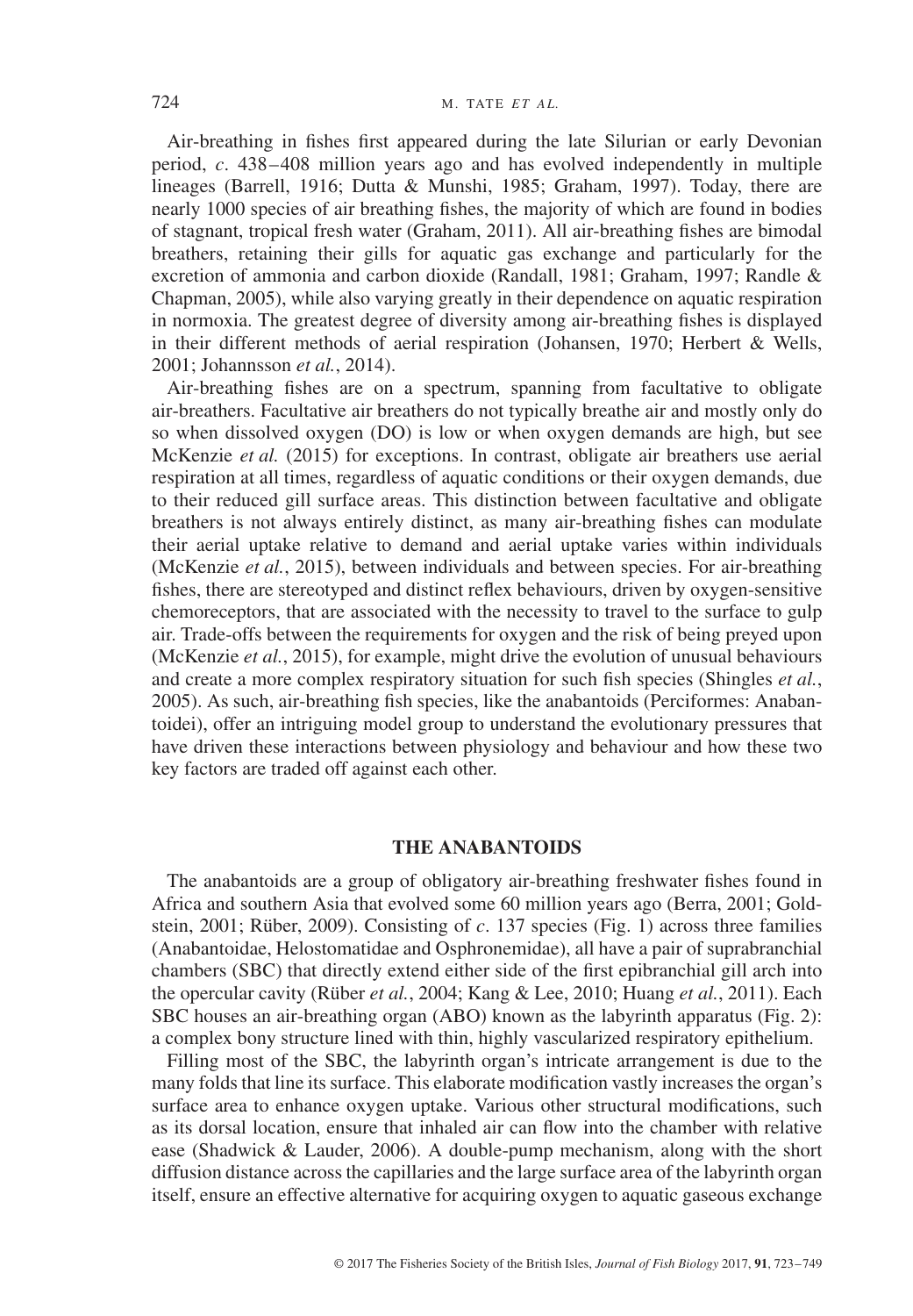#### mtDNA60 (BI4)



Fig. 1. Reconstructed phylogeny of the Anabantoidei using a Bayesian phylogenetic approach based on the mtDNA60 (B14) analysis. Subfamilies are indicated within the bars designating the three anabantoid families. The Osphronemidae subfamilies are (A) Macropodisinae, (B) Luciocephalinae, (C) Osphroneminae and (D) Belontiinae, whereas the Anabantidae subfamilies are (E) Anabantinae and (F) Ctenopominae. Reproduced with permission from Rüber *et al.* (2006).

(Hughes & Singh, 1970). Owing to its encroachment into the opercular cavity, however, the labyrinth organ has fundamentally altered gill size within this group, resulting in relatively smaller sets of gills compared with non-air-breathing species (Hughes & Singh, 1970; Shadwick & Lauder, 2006).

Aerial respiration in anabantoids is a multi-faceted process, whereby various instinctive reflex actions occur nearly simultaneously and using X-ray films, Peters (1978)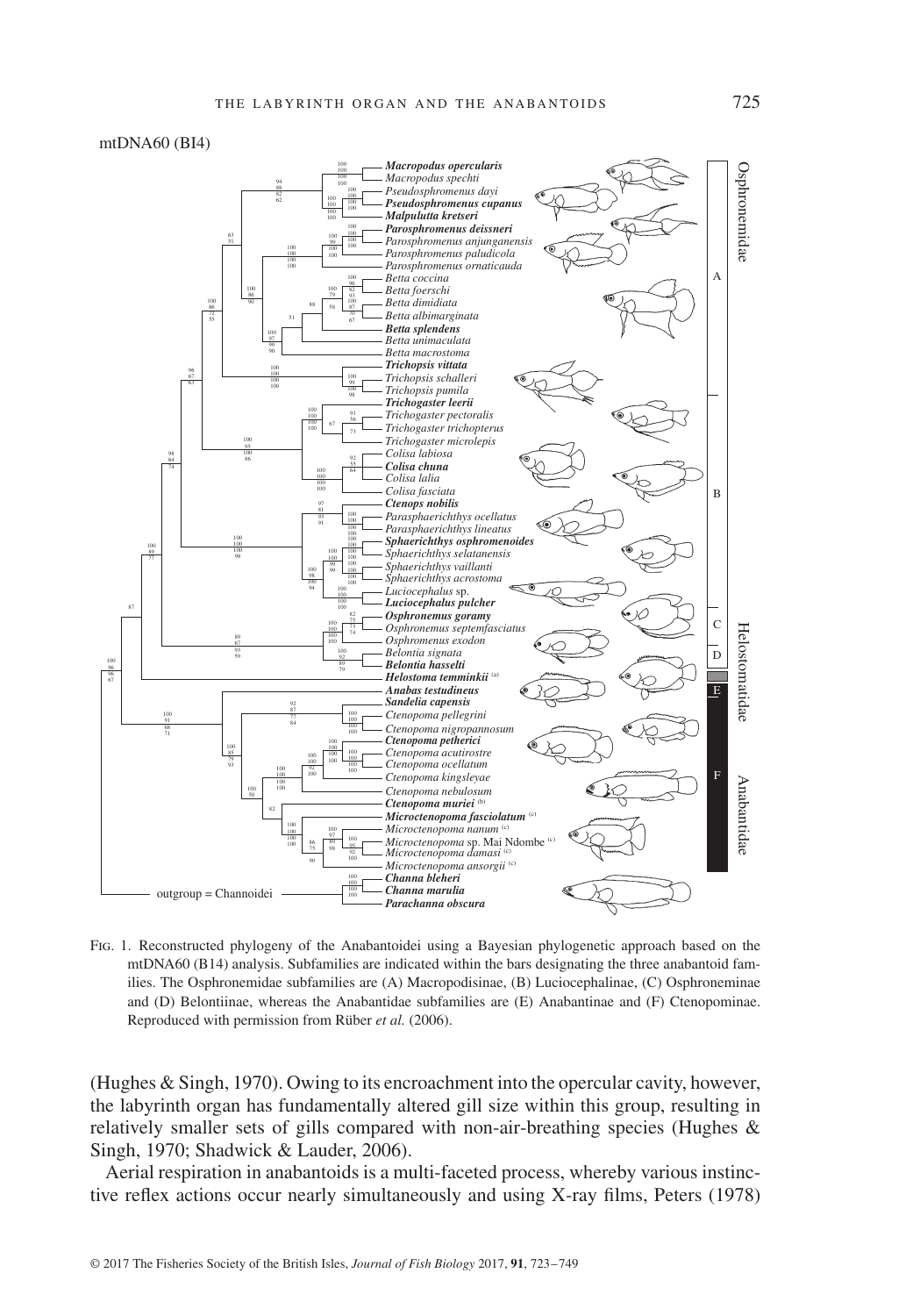

Fig. 2. Lateral view of an anabantoid showing position of (1) the gill, (2) labyrinth organ, (3) suprabranchial chamber and (4) operculum (after Graham, 1997).

was able to characterize the mechanics of this procedure. Using a double-pump mechanism, ventilation of the ABO occurs *via* an alternating action of sucking and pumping of the buccal cavity and opercular chambers. The double-pump, or biphasic, mechanism involves the expansion and contraction of the opercular chamber, which in turn drives a reversed stream of water up into the SBC, forcing out any gas still present within. At this point, buccal expansion removes this gas into the mouth where it can either be exhaled as a bubble if under water, or straight into the air if at the surface (Graham, 1997). Notably, the chamber is entirely emptied of gas on exhalation in most instances (Peters, 1978). With biphasic air ventilation, inhalation follows exhalation and any new air that is superluous to demands is expelled *via* the operculae (Peters, 1978; Graham, 1997). Using cineradiographic and electromyography (EMG) data, Liem (1987) updated the description of the air-breathing mechanics for most anabantoids from biphasic (reversal, expansive), to be described as quadriphasic. This was to include the preparatory and compressive stages of the breathing process (preparatory, reversal, expansive, compressive). The systemic circulatory system ensures a constant flow of partially oxygenated blood from the heart, *via* the anterior gill arches (first and second arches), to the labyrinth organ (Fig. 3). Gas exchange occurs while the air bubble is held within the SBC and partially oxygenated blood flows through it, such that the blood becomes fully oxygenated before circulating back to the heart (Burggren, 1979).

Anabantoid fishes are not born with functional labyrinth organs (Mendez-Sanchez  $\&$ Burggren, 2014). Air gulping has been observed in the young of various species, though



FIG. 3. The direction of blood flow  $\implies$  in an anabantoid. SBC, suprabranchial chambers; 1/2, the first two and 3/4, third and fourth gills (after Schuster, 1989).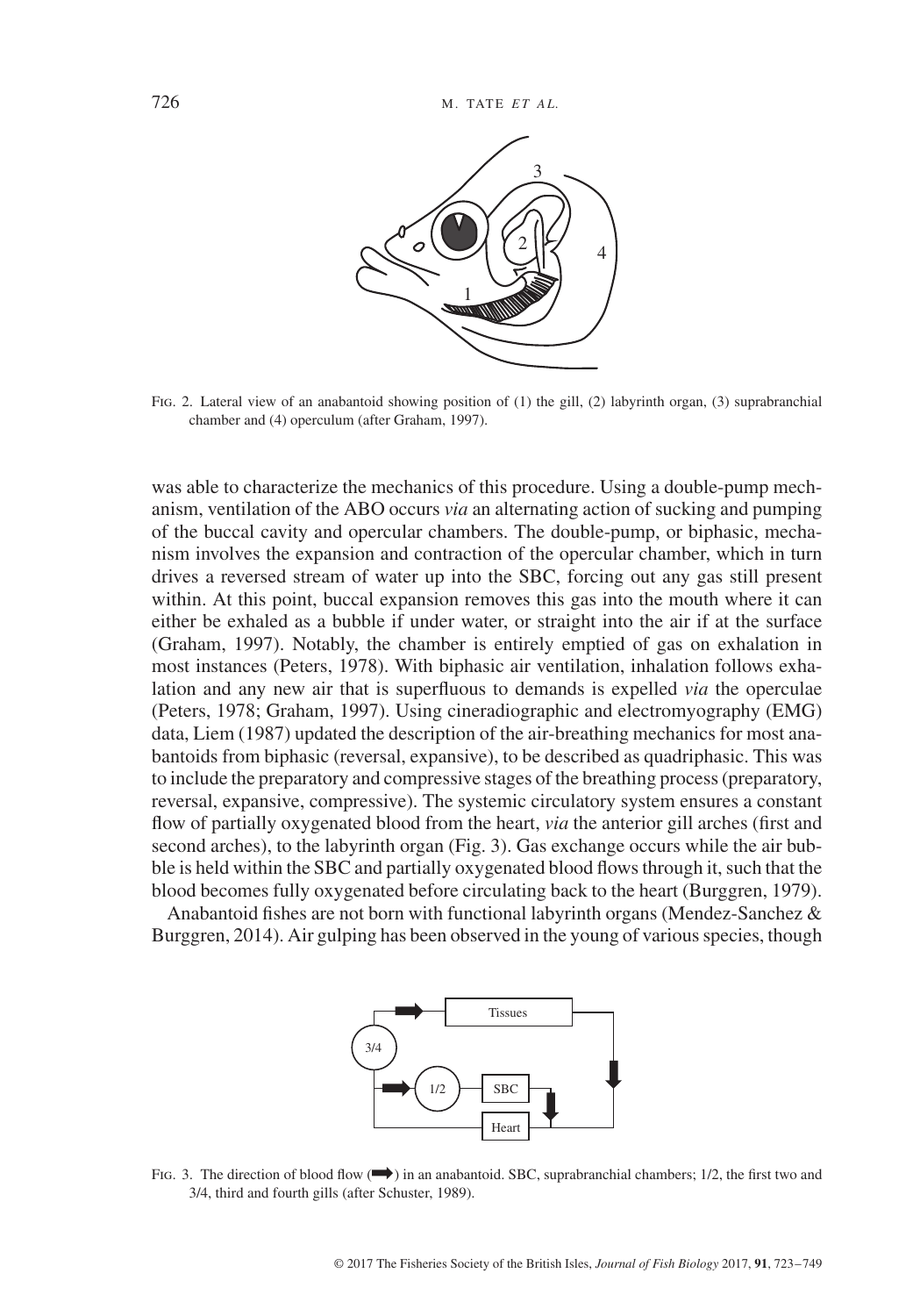this behaviour occurs long before the labyrinth apparatus has fully formed (Graham, 1997). The labyrinth organ grows throughout development and juvenile ishes remain reliant upon their gills until maturity (Pinter, 1986). Early-life experiences, such as access to air, inluence the effectiveness of the labyrinth organ by altering capillary density of the surface epithelium (Mendez-Sanchez & Burggren, 2014). Individual factors such as ish body size, shape and skull structure are important in driving labyrinth organ morphology *(i.e.* size, shape and complexity) yet there is no significant evidence of a pattern in its structure among species (Graham, 1997).

# **THE EVOLUTION OF THE LABYRINTH ORGAN**

The labyrinth organ essentially prevents asphyxiation in ishes that inhabit areas low in DO, by offering a viable alternative and supplement to aquatic respiration (Graham, 1997). The origins, therefore, of the labyrinth organ tie effectively with the ishes surrounding environment, with aquatic hypoxia being the most likely candidate in driving its evolution (Packard, 1974; Blank & Burggren, 2014). Given the array of costs and benefits associated with ABO evolution, it is difficult to predict the suite of environmental conditions that favour the evolution of organs such as the labyrinth apparatus. This is further complicated given the evident success of non-air-breathing species in hypoxic habitats, which have forsaken the development of an ABO altogether despite the low-oxygen conditions. For example, it is established that many non-air-breathing fishes in Lake Victoria can survive in various hypoxic areas by developing alternative adaptations such as larger gill surface areas or higher haemoglobin concentrations (Chapman *et al.*, 2002). Indeed, a persistent theme appears to be that of metabolic eficiency, whereby these species have responded to hypoxia by becoming more tolerant, rather than developing a new organ altogether.

It is possible to deduce the sequence of events, based on the role of aquatic hypoxia, which resulted in the development of ABOs like the labyrinth organ (Fig. 2; Blank  $\&$  Burggren, 2014). It is likely that the first gill arch of these ancestral variants was located relatively close to the mouth and during hypoxic events, fish could use buccal pumping at the water surface to sustain oxygen uptake (aquatic surface respiration, ASR). ASR would have provided a selective advantage in the hypoxic environment and is likely to have been the precursor for air-breathing (Kramer & Graham, 1976). Given its location, the irst gill arch was able to extract oxygen from small quantities of air. As provided a selective advantage, the arch became larger and more vascularized to supplement the increased respiratory demands. The buccal cavity in which the first gill arch lies, however, is a relatively small and conined space that is primarily used for feeding (Fig. 2). As such, a compromise was needed for the requirements for feeding and ventilation. Thus, with little room to expand the buccal cavity, part of the gill arch extended away from the cavity and developed into its own stand-alone organ. With time, it became a highly convoluted and vascularized, yet introverted, delicate mass of bone and capillaries that essentially enhanced the surface area of the organ for gaseous exchange. This primitive ABO eventually developed into the labyrinth organ that is present today (Randall, 1981; Goldstein, 2001).

ABOs have provided an opportunity for further diversification as populations of bimodal breathers have been able to thrive in habitats where unimodal gill breathers could not. The lack of competition has facilitated adaptive radiation and consequently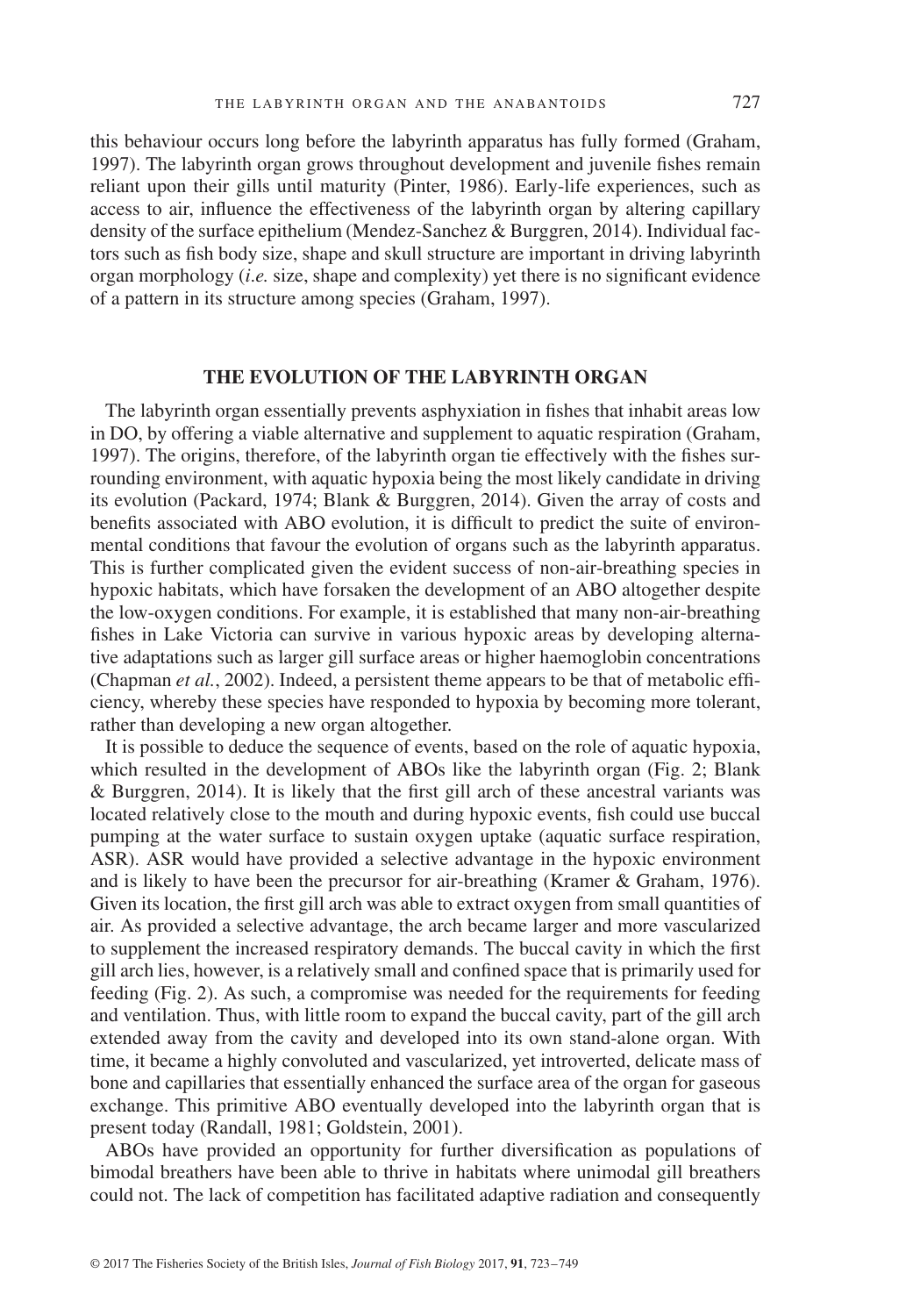

Fig. 4. Typical opercular lare spread of a displaying male *Betta splendens*. Reproduced with permission from D. Jones.

allowed them to expand into various ecological niches. In these instances, the ABO has retained the all-important respiratory functions yet there have been dramatic morphological modiications in jaw shape, diet and dentition amongst the various species (Graham, 1997). The labyrinth organ has also permeated into other facets of life, mediating behavioural responses in the anabantoids. Territorial displays, nest building and parental care are just a few examples of where this group have been inluenced by the need to acquire oxygen *via* aerial gas exchange (Graham, 1997). Some Anabantoid species, like members of the genus *Sandelia* Castelnau 1861, have even regressed, losing their ABO. Many have retained a complex labyrinth organ to facilitate air-breathing in their typical environmental; others, however, have lourished in more oxygenated habitats and, consequently, the ABO of these members has reverted into a far simpler organ (Helfman *et al.*, 2009).

## **BEHAVIOUR AND THE LABYRINTH ORGAN**

#### TERRITORIAL DEFENCE

Animals use ritualized threat displays to warn off rivals from a territory, to ensure exclusive access to important resources such as food, shelter or mates. The nature of threat displays observed amongst members of the Anabantoid group during such territorial disputes is ubiquitous, deepening their body colour, erecting their ins, tail-beating and laring their gill covers (opercula, Fig. 4), before escalating to chasing and biting the rival (Miller & Miller, 1970; Meliska *et al.*, 1980*a*; Tooker & Miller, 1980). A key feature of these displays is their intensity, significantly increasing oxygen consumption in order to meet increased metabolic requirements (Castro *et al.*, 2006). The opercular lare, in particular, compounds this condition as it prevents water (an already poor source of DO) from effectively passing over gills and forces an individual into a self-imposed hypoxic state (Abrahams *et al.*, 2005). Owing to their costly nature, the opercular flare is only used as an acute response to other males and is swiftly swapped for less costly behaviours, such as fin flaring, against persistent intruders (Forsatkar *et al.*, 2016). As such, the duration of opercular and dorsal-in flaring relates to an individual's condition and can subsequently be used to indicate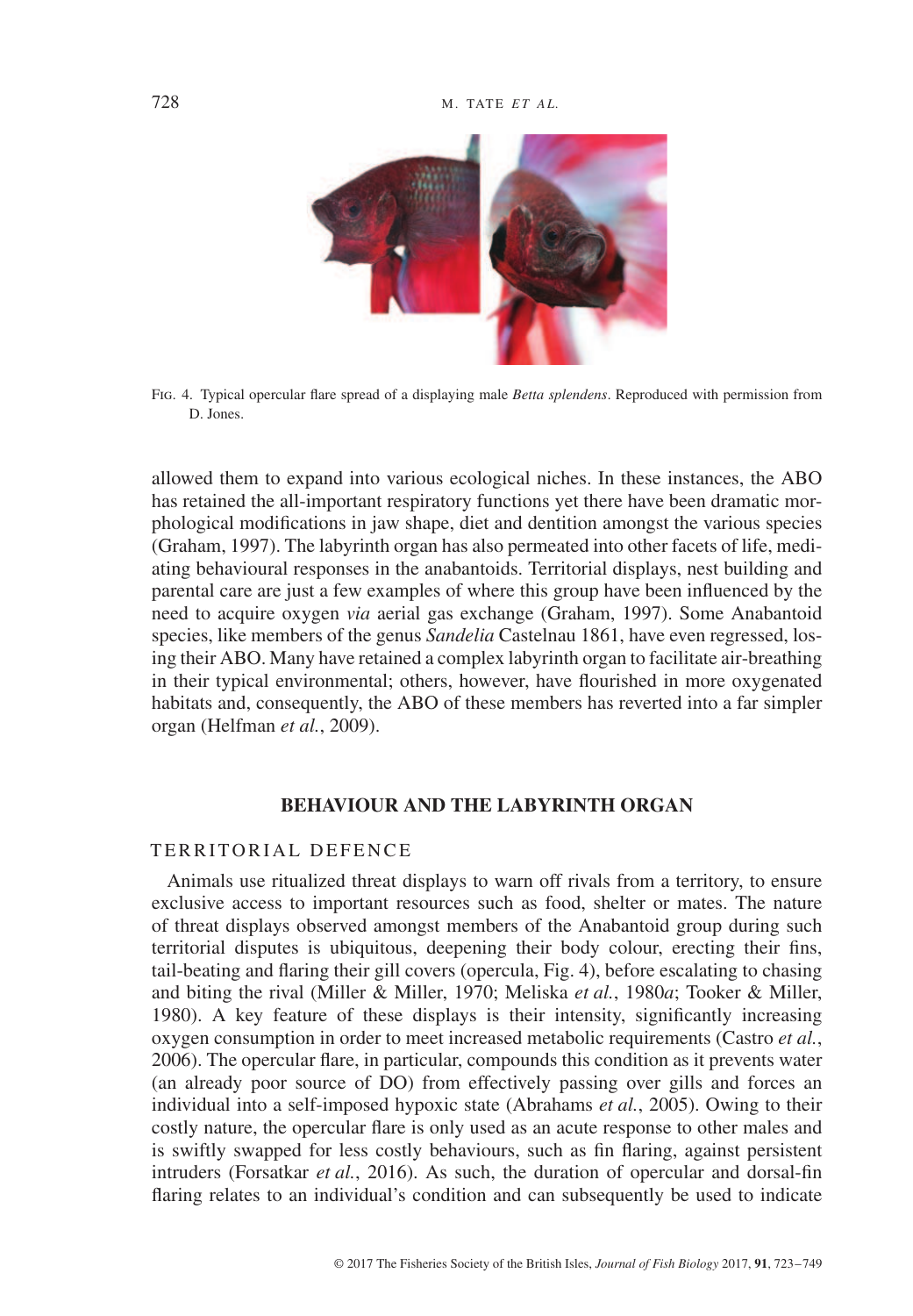the winner of an interaction (Simpson, 1968; Evans, 1985; Abrahams *et al.*, 2005). Furthermore, the duration of opercular flaring and tail slashing positively correlates with the frequency of air breathing (Dore *et al.*, 1978; Meliska *et al.*, 1980*b*), suggesting that these activities increase metabolism or reduce aquatic gas exchange (Alton *et al.*, 2013). Consequently, individuals need to respond to the increased energetic requirements placed on their bodies during these bouts of extreme activity through the rapid acquisition of more oxygen.

This is where the labyrinth organ has been incorporated to meet these demands. During male–male interactions, Anabantoid species use aerial oxygen uptake to supplement their respiratory needs [Fig. 5(d); Alton *et al.*, 2013] and this is particularly evident during aggressive displays when metabolic rate is increased [Fig. 5(a)]. This is probably as a result of the limited capabilities of their gills *i.e.* their relatively small surface area and the increase in oxygen requirements as a result of display (Fig. 5; Alton *et al.*, 2013). This is not to say that the labyrinth organ completely fulils metabolic requirements and it too has limited surface uptake capabilities [Fig. 5(c), (e)]. To counter this problem, individuals have to take more frequent trips to the surface to take more breaths [Fig. 5(b); Kramer & Graham, 1976; Graham & Baird, 1982; Chapman & Chapman, 1994; Graham, 1997; Alton *et al.*, 2013]. Interestingly, in male Siamese ighting ish *Betta splendens* Regan 1910 the amount of oxygen uptake per breath at the surface does not change significantly when comparing males at rest  $v$ . males displaying, suggesting the amount of oxygen uptake per breath is already at a maximal level and explains why more breaths are required at the surface during display, as opposed to more  $O_2$  per breath (Fig. 5; Alton *et al.*, 2013).

Such constraints have resulted in the evolution of what appears to be what might be termed a gentleman's agreement of synchronous air-breathing between sparring individuals, whereby one male will lead the other to the surface to obtain air (Randle & Chapman, 2005; Chapman & Mckenzie, 2009; Alton *et al.*, 2013). One possible explanation for such behaviour is related to the need to reduce the likelihood of being preyed upon from above. The low DO content of the water generally precludes large fishes from being present and the main threat to most anabantoids are small piscivorous birds, such as members of the Coraciiformes group. Synchronous air-breathing, like shoaling, offers a dilution effect against such predation, reducing the chance for an individual male of being attacked (Kramer & Graham, 1976). This behaviour, however, could be construed as unintuitive. A fish that is tiring from intense displaying and needs to replenish oxygen stores from the surface would, in theory, provide an easy target for the other duelling male to attack. A failure to successfully win the antagonistic interaction at this point, however, would result in depleted oxygen reserves and opponent male returning from the surface with an oxygen-laden labyrinth organ. This situation becomes even more intriguing when taking into consideration that  $O_2$  per breath is correlated with body mass (Fig. 6), yet males of different body masses will engage in synchronous breathing.

Ascertaining the itness beneit of such a non-intuitive behaviour is dificult, even more so given that synchronous air-breathing is found throughout non-aggressive species; *Corydoras* Lacépède 1803 species are air-breathers that use synchronous air-breathing purely for safety in numbers (Kramer & McClure, 1980). In the case of the anabantoids, it is possible that the labyrinth organ has facilitated the development of synchronous air-breathing behaviour, as the requirements for surface breathing can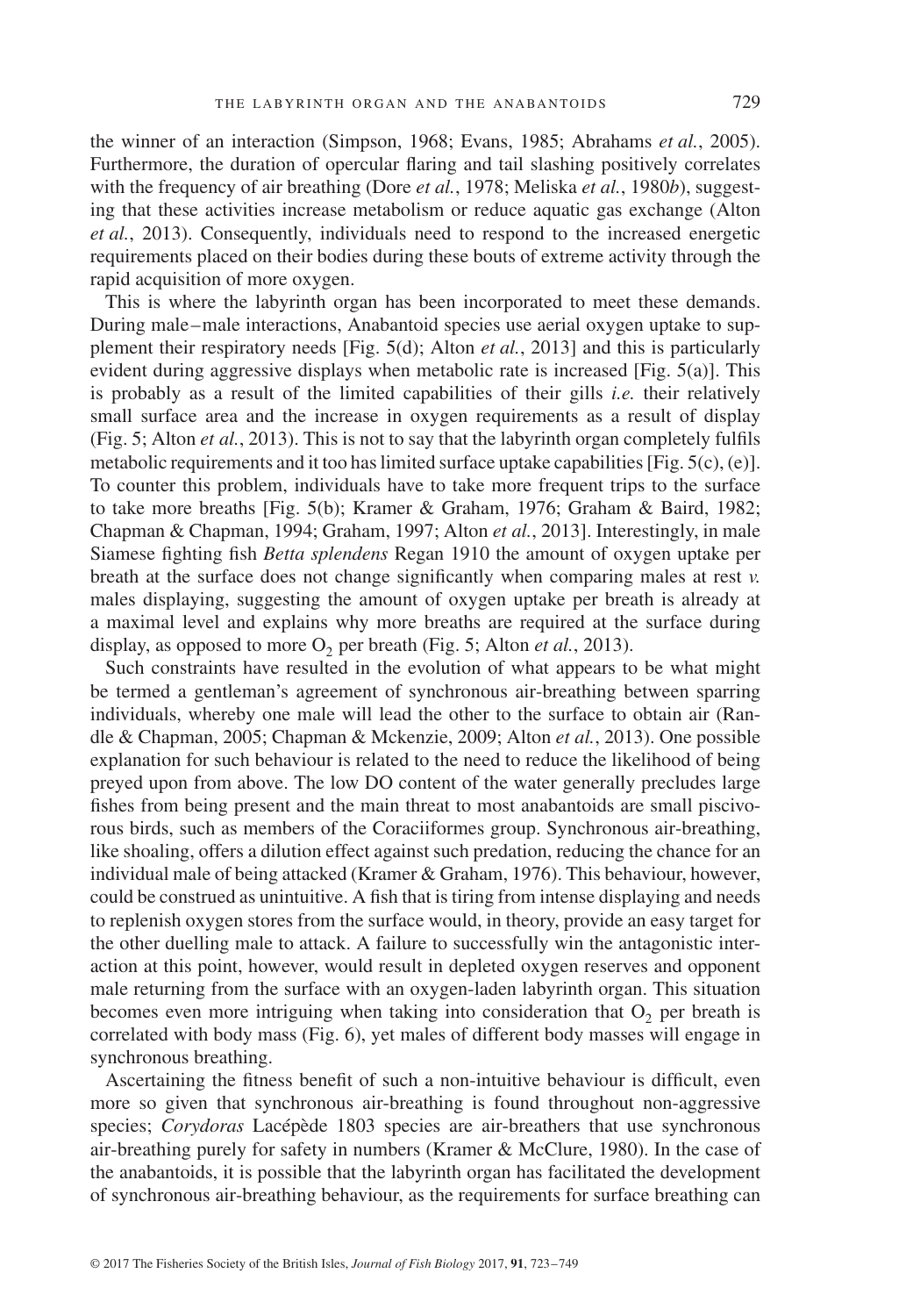

Fig. 5. The effect of display behaviour on (a) total rate of oxygen uptake, (b) air-breathing frequency, (c) aerial rate of oxygen uptake, (d) aquatic rate of oxygen uptake, (e) oxygen uptake per breath, (f)  $CO_2$  release per breath, (g) aerial rate of CO<sub>2</sub> release and (h) aerial respiratory exchange ratio (*i.e.* CO<sub>2</sub> release divided by  $O<sub>2</sub>$  uptake). Traits that are significantly associated with mass are presented adjusted to a mean mass of 1.5 g using parameter estimates from Table 1 of Alton *et al.* (2013). Data are shown as mean  $\pm$  s.e. [ $n=13$  for resting (Rest) and  $n=12$  for displaying (Displ) fish]. Significant differences between resting and displaying ish are indicated: \*\**P<*0·01; \*\*\**P<*0·001. Reproduced with permission from Alton *et al.* (2013).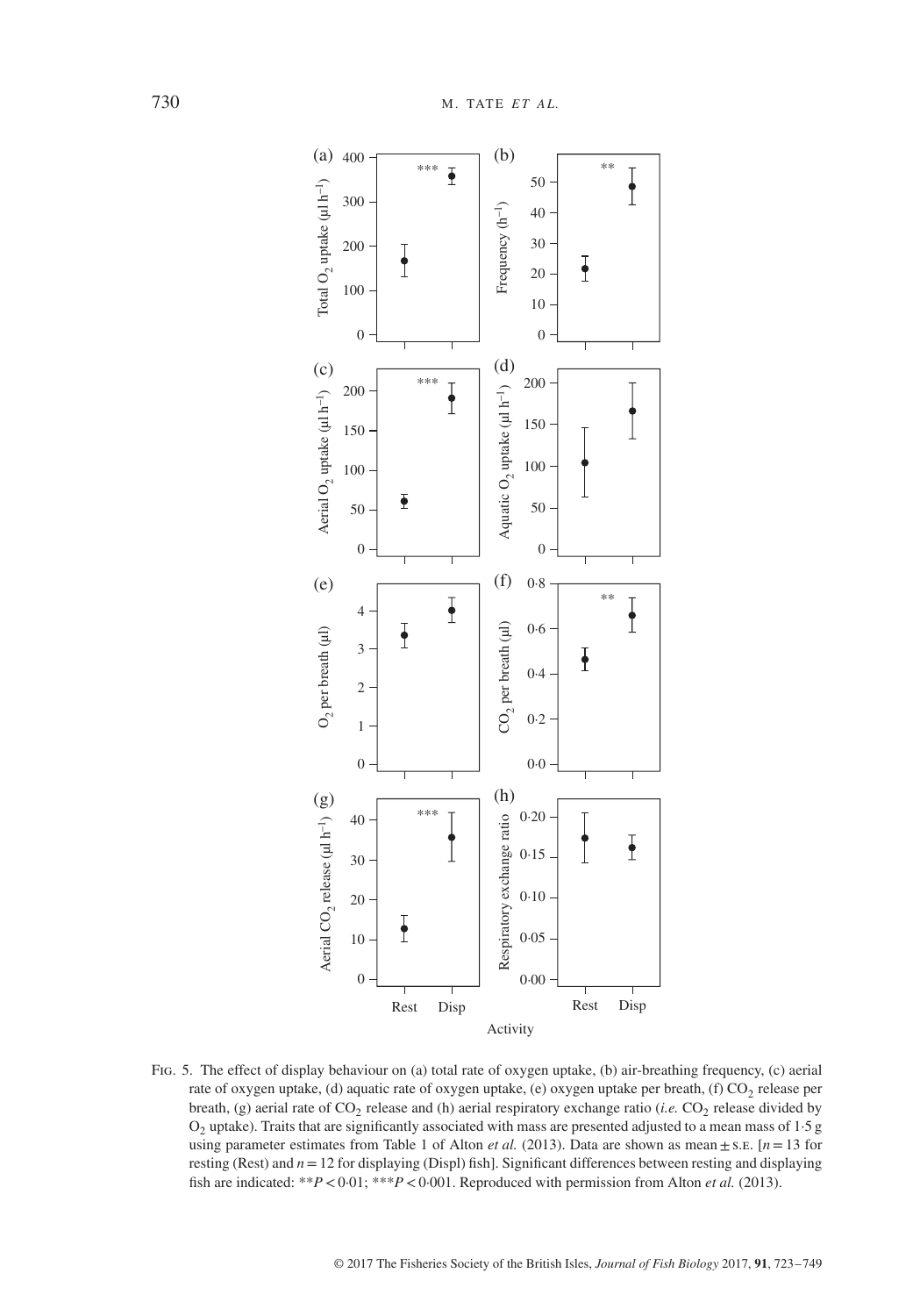

Fig. 6. Relationship between body mass (*M*) and aerial O<sub>2</sub> uptake per breath in *Betta splendens*, for resting  $(-\bullet -)$  and displaying  $(-\circ -)$ . The effect of *M* on  $O_2$  uptake is significant (*P*<0·05; Alton *et al.*, 2013). Reproduced with permission from Alton *et al.* (2013).

relay information about the physiological state of each male. For instance, subordinate males of various bird and ish species adopt appeasement postures to prevent encounters from escalating into harmful events and synchronous air-breathing may be an example of this (Keenleyside, 1979). By following a male to the water surface, a rival is able to defend its territory whilst also reducing the risk of predation and of either coming to physical injury. Individuals who share similar morphologies may also encourage synchronous air-breathing.

The labyrinth organ facilitates aggressive displays during male–male interactions and also adds another dimension of social interaction through synchronous air-breathing. Social exposure amongst the anabantoids is tied to the habitat in which they reside, be it isolated in a pond or sharing a body of water with a mass of individuals. Consequently, territorial disputes can be inluenced by the degree of prior social stimulation an individual encounters, *i.e.* isolation or combat exposure. Social isolation has been observed to both increase (Davis, 1975; Miley & Burack, 1977; Halperin & Dunham, 1993) and decrease antagonistic tendencies (Clayton & Hinde, 1967; Meliska *et al.*, 1980*a*) across various Anabantoid species. In one case, social isolation initially decreased the readiness to display in male *B. splendens* but, after priming, males were more aggressive (Halperin *et al.*, 1992). Davis *et al.* (1974) demonstrated that social isolation enhanced male and female paradise ish *Macropodus opercularis* (L. 1758) aggression with no effect on the amount of air gulping, which in other species has been shown to increase during vigorous displays to supply the requisite oxygen to perform the behaviour. It is possible that metabolic requirements are subject to behavioural modulation, whereby social interactions or predator stimuli override the metabolic response amongst the anabantoids and other air-breathing species. When isolated, individuals delay surfacing for as long as physiologically possible until the need for air takes priority over risk of predation (Sloman *et al.*, 2009) (Fig. 7). Herbert & Wells (2001) reported that exposure to a model predator resulted in a decrease in air-breathing frequency in the blue gourami *Trichopodus trichopterus* (Pallas 1770), whilst other non-Anabantoid ish species are known to forsake air-breathing until night when the risk of predation is comparatively lower than the day (Grigg, 1965). These examples suggest that there is a trade-off between satisfying metabolic needs and the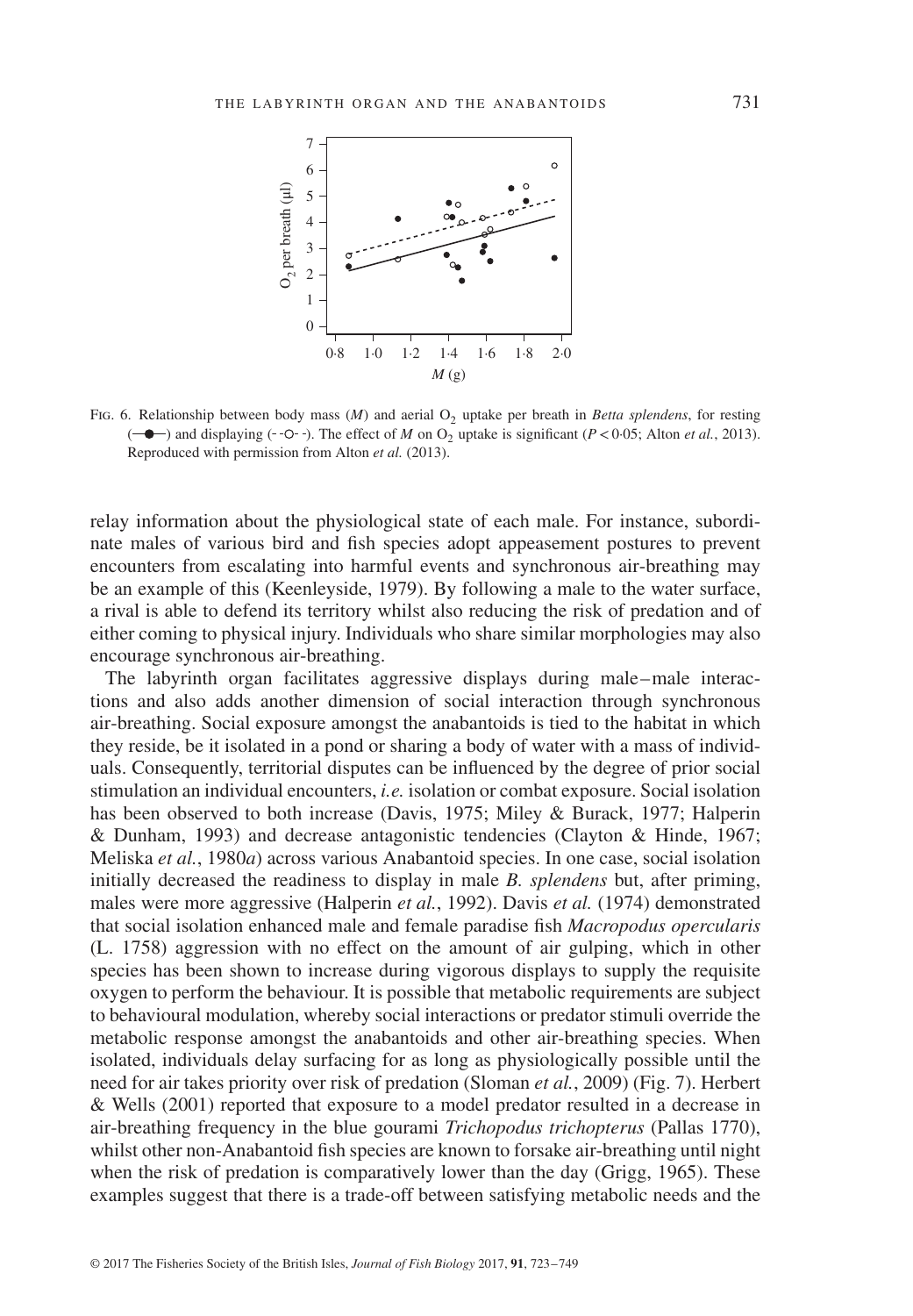

Fig. 7. The mean  $\pm$  s.e. number of air breaths for *Ctenopoma muriei* when solitary ( $\blacksquare$ ) and when in groups ( $\Box$ ) (*i.e.* with one or more conspecifics within one body length) over a 30 min period at  $pO<sub>2</sub> = 0$  mm Hg (\**P* < 0·005) (after Randle & Chapman, 2005).

risk of mortality during states of hypoxia, manifesting as a reduction of air-breathing behaviour (Fig. 7).

# **AUDIENCE EFFECTS AND SOCIALITY**

The labyrinth organ and the requirement for oxygen intake from the surface, has resulted in an intricate series of ritualized displays to communicate information about physiological condition, breeding status and territoriality in most Anabantoid species. Such communications can take place between multiple males, or between males and females. When considering social exposure, it is important to consider that signals are likely to occur within a network and not simply between a single pair comprising a receiver and a signaller (McGregor, 1993; McGregor & Peake, 2000) unlike, for example, the situation which is often studied under artiicial circumstances with just two male *B. splendens* present. Signals aimed at one individual can be received by many others within a social network, with a signal travelling past the targeted receiver and interpreted by any other individual present or able to observe the signal or interaction (Zahavi, 1979). Audiences, comprising both males and females, can eavesdrop to gain information from an interaction, such as perceived health of an individual, without partaking in the display. This results in no cost or risk to the audience member (McGregor, 1993; Oliveira *et al.*, 1998; Doutrelant & McGregor, 2000; Peake, 2005; Bertucci *et al.*, 2014). The presence of an audience, however, creates higher costs for losers, as the perceived loser from an interaction is more likely to be challenged by the observer. Males, therefore, are expected to alter their behaviour in the presence of an audience (Doutrelant *et al.*, 2001; Matos *et al.*, 2003) and these behavioural alterations in an individual's behaviour in response to being observed by conspecifics are termed audience effects (Marler *et al.*, 1986).

During territorial displays or bouts of aggression, the costs and benefits of winning or losing vary differently in the anabantoids, depending on whether the audience is male or female (Matos & McGregor, 2002). When the audience is male, the two duelling males are more aggressive from the start of the conlict, performing more bites and rapidly escalating the conflict to more physical contact as opposed to ritualized displays (Dzieweczynski & Perazio, 2012). A male observer that is watching the interaction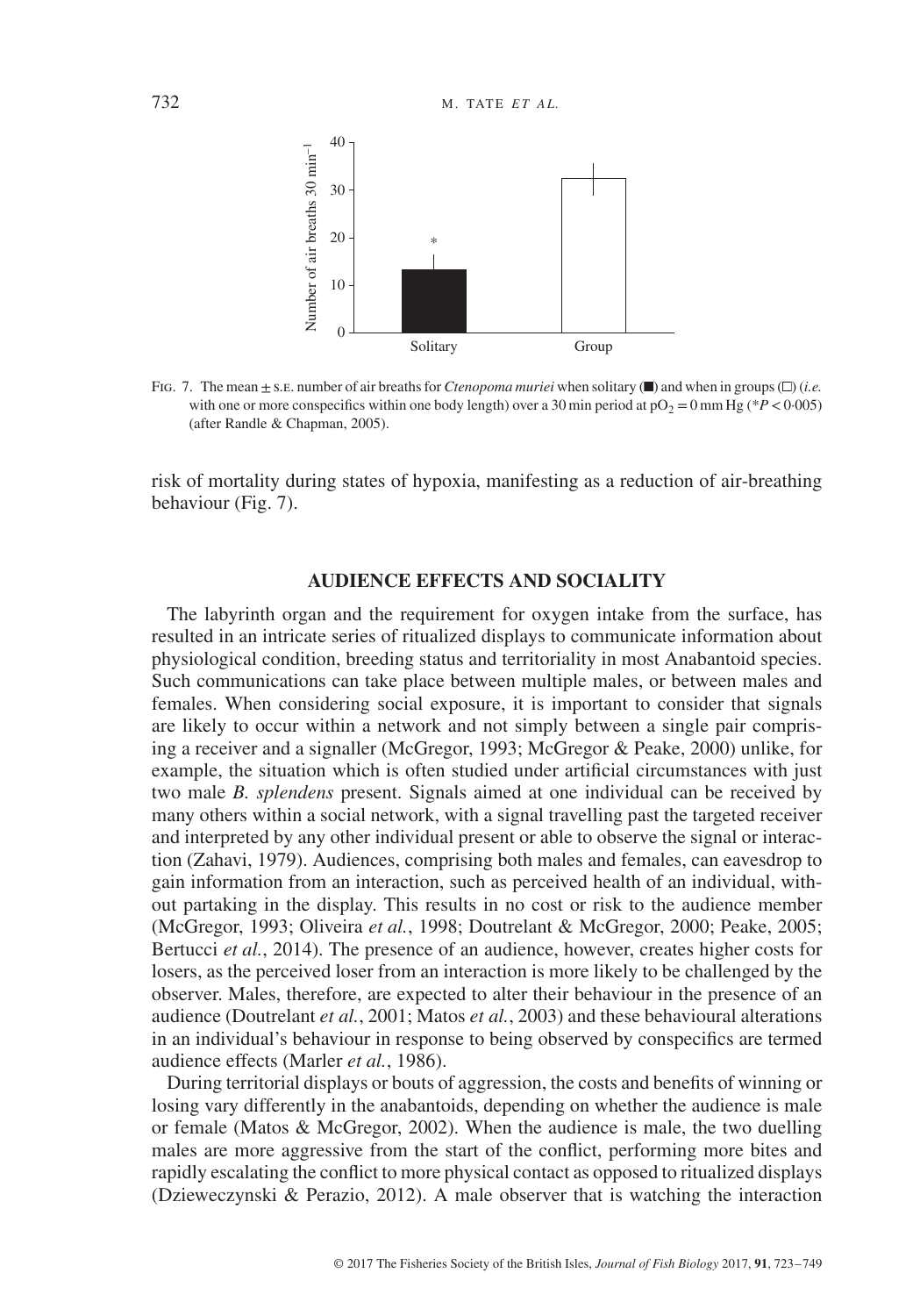adds additional costs to the duelling pair, either through increased energy expenditure as a result of a more intense duel, greater risk of injury, or a carry-over effect as a result of the interaction being observed (Matos & McGregor, 2002). Carry-over effects are primarily dominated by the likelihood of the loser of the interaction being immediately challenged by the audience male (Oliveira *et al.*, 1998), while observing females will direct more interest towards the winner (Doutrelant & McGregor, 2000). In the presence of a female audience, males reduce their aggression by decreasing the number of physical attacks, such as biting and increasing the frequency of visual displays, *i.e*. tail beating (Doutrelant *et al.*, 2001; Dzieweczynski & Perazio, 2012). Males must make a trade-off between being aggressive enough with the duelling male to win an interaction, but not scare away a potential female by putting them at risk of harm or being perceived as overtly aggressive (Matos & McGregor, 2002). Moreover, the degree to which an audience alters a male's behaviour depends upon the individual's reproductive state (Dzieweczynski *et al.*, 2005, 2006), resources (Dzieweczynski & Walsh, 2010) and familiarity with their opponent and audience (Dzieweczynski *et al.*, 2011, 2012; Dzieweczynski & Perazio, 2012; Bertucci *et al.*, 2014).

Audience effects have also been observed in male–female interactions (Dzieweczynski *et al.*, 2009; Dzieweczynski & Walsh, 2010) and female–female interactions (Dzieweczynski *et al.*, 2014*a*). During courtship with a female, males increase their opercular laring, in spreading and nest monitoring in the presence of an audience male rival. This is thought to be an attempt to outcompete the rival male for the female's attention, while simultaneously reporting their territorial status to the rival male (Dzieweczynski *et al.*, 2009; Dzieweczynski & Walsh, 2010). The presence of a rival male, however, can also cause a reduction in courtship behaviours directed at the female, as males chose to behave aggressively towards the rival (Bronstein, 1982), rather than display to the female. The differences between these studies may be in part due to individual differences or due to the use of a dummy female in Dzieweczynski *et al.*'s (2009) study, compared with live females by Bronstein (1982) and Dzieweczynski & Walsh (2010). Females also increase their display behaviour in the presence of a male audience in an attempt to advertise their presence to both males (Dzieweczynski & Walsh, 2010).

Encounters between rival males are also known to be affected by prior exposure to a rival (Frey & Miller, 1972; Wallen & Wojciechowski-Metzlar, 1985; Oliveira *et al.*, 1998; Karino & Someya, 2007), facilitating the development of a dominance hierarchy amongst groups. Prior winners are likely to be more aggressive and win their next interaction (the winner effect), while losers are less aggressive in future conlicts and flee sooner, losing the duel (Dzieweczynski et al., 2012). This reduction in aggression between known individuals is what allows for the formation of dominance hierarchies. Priming (individuals who observed a contest between conspecifics) can also facilitate winning, with primed male *B. splendens* being more aggressive, accompanied by a higher probability of winning, during subsequent encounters than naïve males (individuals with no prior stimulus) (Karino & Someya, 2007). Hollis *et al.* (1995) reported a similar effect amongst male *T. trichopterus*, whereby individuals that had been primed were more likely to defeat their naïve rivals and win later encounters. Priming, however, does not always have this effect. Halperin *et al.* (1998) found that priming male *B. splendens* caused males to escalate rapidly, but primed individuals lost more interactions than unprimed individuals. Priming was concluded to be a form of cheating and primed individuals became exhausted during interactions and subsequently lost.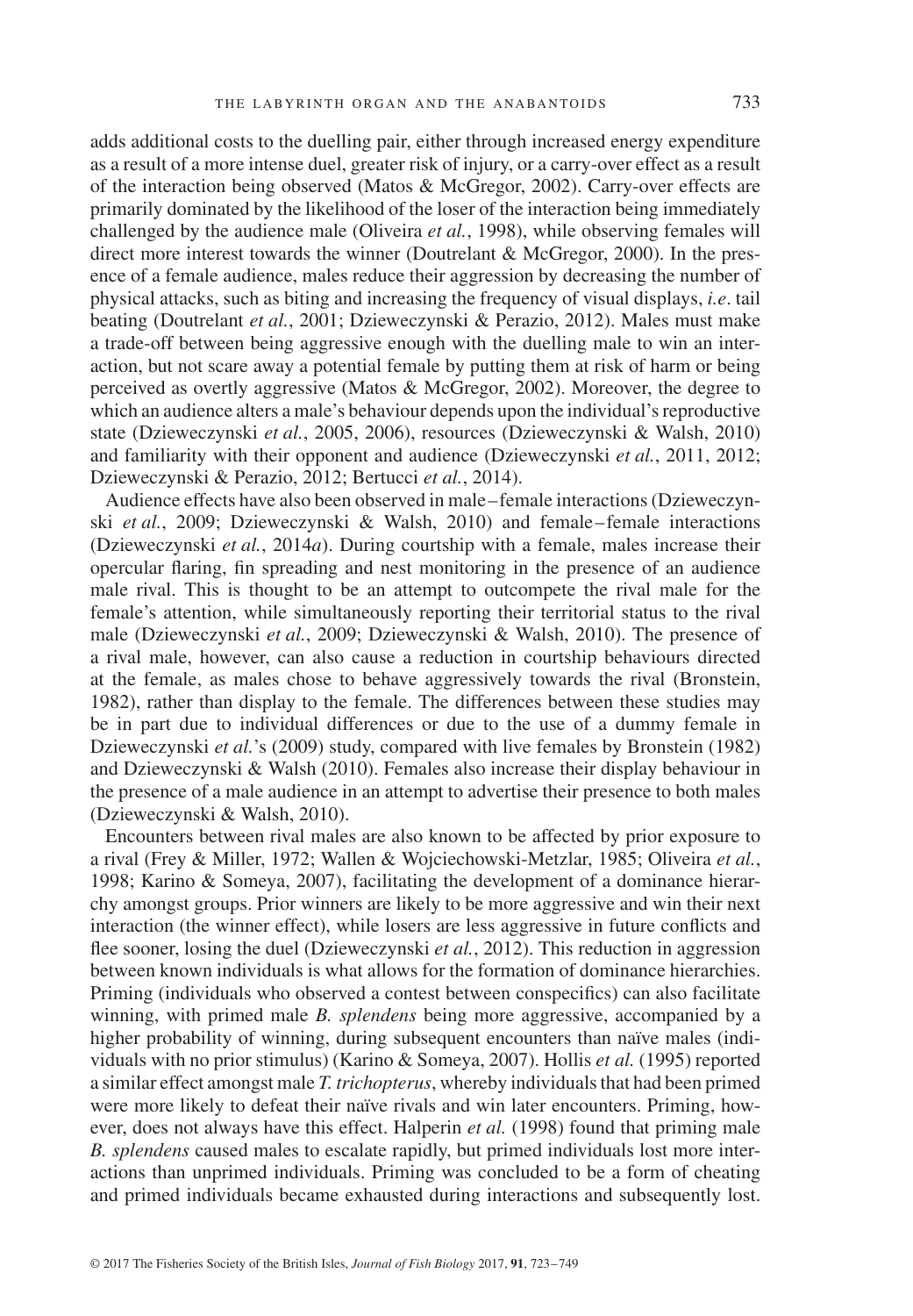Moreover, those that lost their first encounter would go on to lose their next encounter, being more passive and more likely to retreat in subsequent encounters and being under a 'loser effect' (Frey & Miller, 1972; Francis, 1983; Hollis *et al.*, 1995). The changes in an individual's aggressive intensity in future conflicts is probably due to a self-assessment of their own ighting ability (Hsu & Wolf, 2001; Hsu *et al.*, 2009). By winning or losing an individual adjusts how they perceive their ixed ighting ability, regardless of the winner's prior experience and subsequently respond differently in future interactions.

The physiological mechanisms responsible for priming in fishes are still not clear. Although based on hormonal studies on cichlids, such acts stimulate the release of androgens like testosterone that are known to enhance ighting capabilities (Oliveira *et al.*, 2001; Dijkstra *et al.*, 2012). Given the importance of testosterone on other behaviours (*e.g.* parental behaviour; Kramer, 1971), this raises the question as to the effects of raised androgen levels on the use of the labyrinth organ. Research has yet to focus on this particular ield although it is fair to assume that individuals that have recently won an antagonistic interaction will be in a heightened state of aggression and require more frequent trips to the water surface. Mitra & Sapolsky (2012) noted that androgens promote greater predator detection and this would be of great use for air-breathing ishes during states of hyperactivity, ensuring sustained survival compared with docile rivals.

## **COURTSHIP DISPLAY**

Courtship displays amongst the anabantoids are typically dependent on the ability of males to evoke a reproductive state in a female. At the start of the spawning cycle males construct a nest at the centre of their territory (Picciolo, 1964). The presence of the nest can be used by females to identify male territory and stimulates the female to enter, even in the absence of a male (Braddock & Braddock, 1959). On encountering a potential mate, males will chase and vigorously display in an attempt to entice the female towards the nest (Braddock & Braddock, 1959; Bronstein, 1982; Miller & Jearld, 1983). The female is led to the nest by the male which will perform lateral displays to the female and then return to the nest in a zig-zag manner, regularly halting (Miller, 1964; Miller & Jearld, 1983). During courtship displays, males use the same behaviours as in territory defence, however, the frequency and intensity of these behaviours are altered, with males rarely biting (Simpson, 1968; Robertson & Sale, 1975; Forsatkar *et al.*, 2016). Both chemical and visual cues are assessed during courtship, with female pheromones eliciting nesting behaviour in male *T. trichopterus*(Cheal & Davis, 1974). Additionally, visual cues are responsible for increased display intensity towards potential mates in males and females (Cheal & Davis, 1974). While courting a female, the male will alternate between displaying and nest building (Bronstein, 1982). Initially, females lee and hide, exhibiting submissive vertical bars, but after around 24 h, females are receptive to the male's displays (Rainwater & Miller, 1968; Bronstein, 1982). Female *B. splendens* and *Trichogaster* Bloch & Schneider 1801 species, however, will often initiate sexual bouts with males (Rainwater & Miller, 1968; Miller & Jearld, 1983). If display movements are successful, the male will circle the female under the nest before eventually mounting the target mid-region, curving the body so that the head and tail touch, as the female turns 180° and lies motionless. From this position, the release and fertilization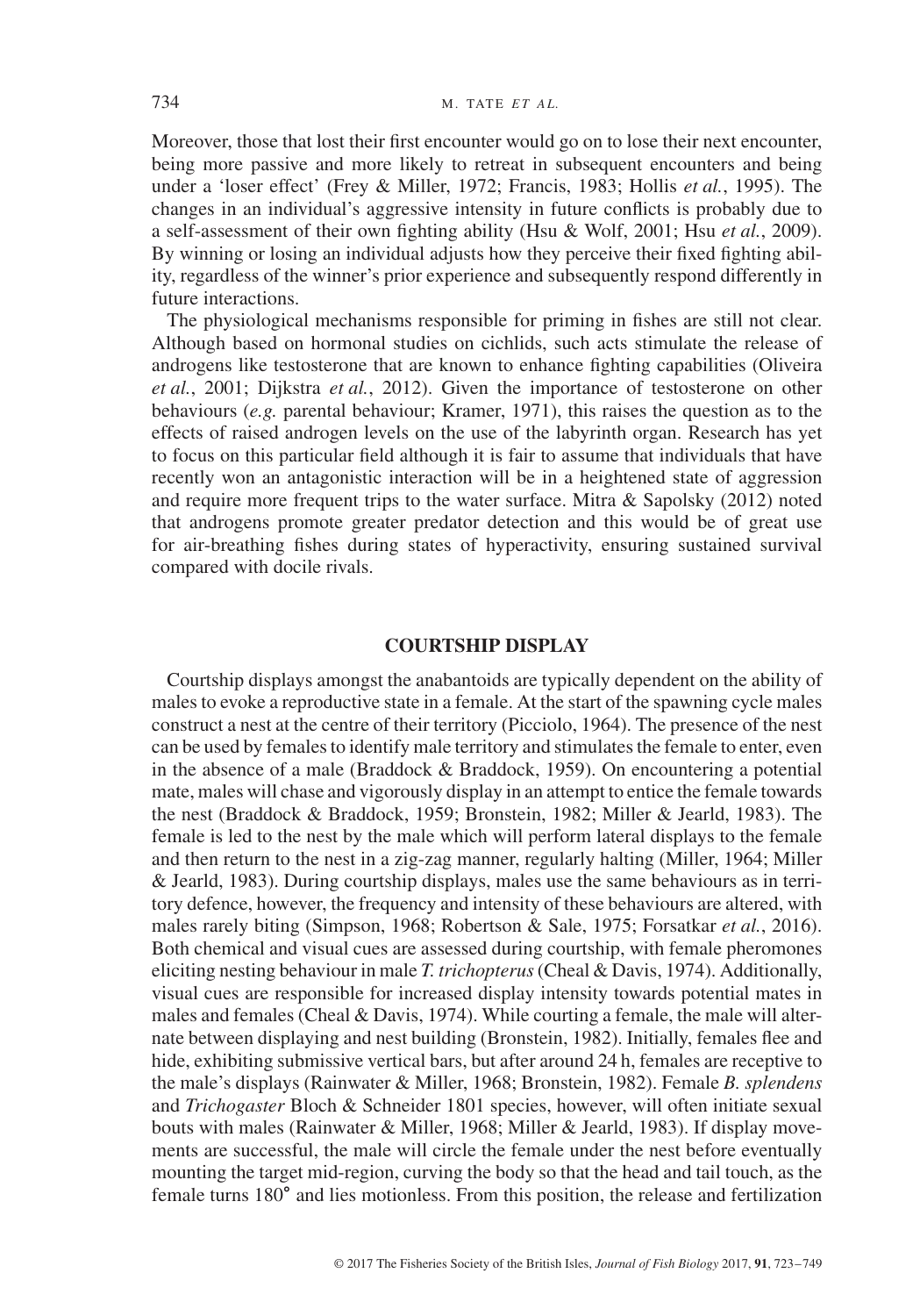of eggs occurs. Known as the Anabantoid embrace, this is a common form of copulation in the group and typically the male does not surface during this period (Rainwater & Miller, 1968; Bronstein, 1982; Miller & Jearld, 1983; Liengpornpan *et al.*, 2006; Chandran *et al.*, 2013; Biokani *et al.*, 2014). If the female lees or is unreceptive to the display, however, the male increasingly becomes more aggressive towards the female (Rainwater & Miller, 1968).

The intensity of the in and opercular displays of the males observed throughout these interactions has largely been facilitated by air-breathing at the water surface. Such high-intensity behaviours require more oxygen and the labyrinth organ allows for rapid acquirement of oxygen in low DO water to ensure individuals are able to continue displaying (Alton *et al.*, 2013). This has subsequently had a knock-on effect on the importance of these behaviours as a reliable signal of male health; accurately communicating vitality to potential mates while acting as an indicator of quality to potential rival males (Abrahams *et al.*, 2005). Broadly speaking, healthy individuals are able to sustain an opercular display for a longer time compared with those whose physiological condition has been compromised by disease or poor nutrition. This is because opercular displays are an inherently stressful act, inhibiting aquatic gas exchange by preventing the flow of water across the gills. Individuals of a reduced condition are essentially unable to hold their breath for an extended amount of time compared with healthy individuals. Therefore, the duration of an opercular spread can represent an honest signal of a male's body condition (Schreck, 1990; Abrahams *et al.*, 2005).

The signals that are emitted as a result of aggressive displays, such as duration and intensity of opercular laring, are not solely for the purpose of the other males, as females eavesdrop on these displays in order to choose a suitable mate (Doutrelant & McGregor, 2000; Desjardins *et al.*, 2012; Bertucci *et al.*, 2014). By observing the intensity of displays between sparring males, females are able to gather important information on the health of potential partners as well as their prospective life success, *i.e.* aggressive individuals are better at defending territories and monopolizing resources (Dzieweczynski *et al.*, 2014*b*). This female-orientated male selection highlights the importance of the male opercular display and, in turn, the labyrinth organ, in determining the likely success of a male attracting a suitable mate. Others, however, have questioned the significance of opercular display intensity in mate choice. For example, Dzieweczynski *et al.* (2014*a*,*b*) found that female *B. splendens* actually preferred 'lover' males (docile individuals) compared with 'ighter' (aggressive individuals), reasoning that the former are less likely to injure females during mating. Similarly, Kuperberg *et al.* (2009) reported that female *B. splendens* have no preference towards males that exhibit an intense opercular spread. Instead, it was suggested that females are more attracted to other, subtler traits. Tail beating, for example, was the preferred method of display amongst male *B. splendens* in the presence of a female audience (Dzieweczynski & Perazio, 2012). This display may act as an alternative measure of male vitality without the energetic costs associated with opercular laring. Indeed, males that display at a high intensity have fewer eggs amongst their bubble nests, having invested too much energy in displaying rather than caring for the eggs in their nest (Clotfelter *et al.*, 2006). Nests already containing eggs (Fig. 8) are important for the females of various fish species and it is possible that the level of male parental care is a more attractive trait (Knapp & Sargent, 1989; Sikkel, 1989; Forsgren *et al.*, 1996). For example, female common gobies *Pomatoschistus microps* (Krøyer 1838) prefer males who are more likely to ventilate their young when DO is low (Jones &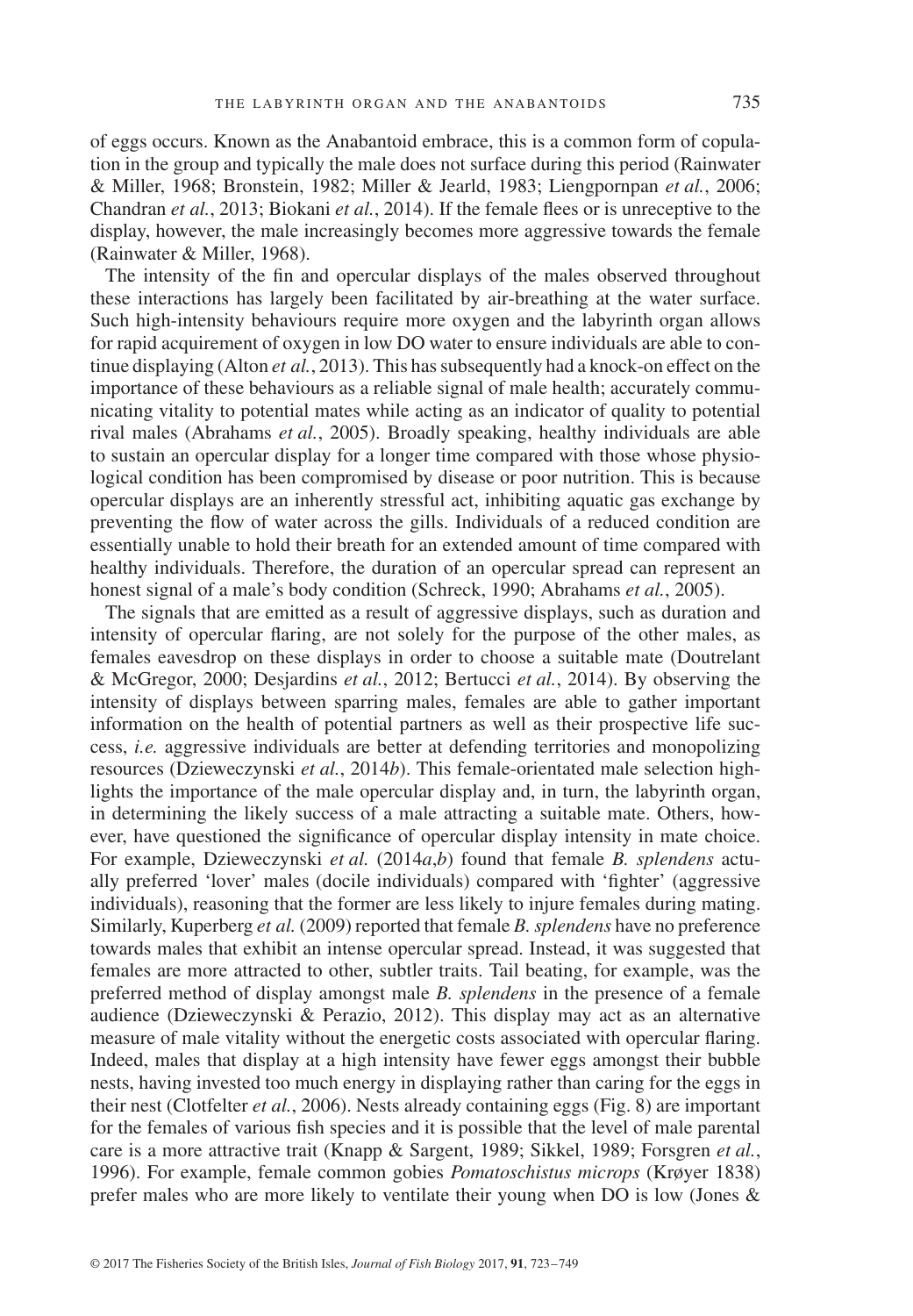

Fig. 8. Image of a bubble nest of *Betta splendens*, showing (opaque white) eggs inserted in and around the bubbles. Reproduced with permission from D. Kuhn.

Reynolds, 1999). Nest fanning is typical amongst males of nest building Anabantoid species (Kuperberg *et al.*, 2009; Huang & Chang, 2011), therefore, the extent to which a male cares for the bubble nest, rather than the intensity of their display, may be a more important criterion when investigating mate-choice.

# **PARENTAL CARE**

Parental care is dominant throughout the anabantoids, occurring in 16 out of 19 genera (Rüber *et al.*, 2006). The forms it can take are also remarkably diverse, ranging from substrate spawners (*Sandelia* Castelnau 1861; Cambray, 2004), to plant (*Osphronemus* Lacépède 1801; Rüber *et al.*, 2006) and bubble nesters (*Pseudosphromenus* Bleeker 1879; Chandran *et al.*, 2013). Mouth-brooders are also common (*Betta* Bleeker 1849; Cole *et al.*, 1999), whilst there are some species that display no parental care altogether and simply free spawn (*Ctenopoma* Peters 1844; Cole *et al.*, 1999). Parental investment amongst Anabantoid species is less varied, however, and is largely orientated towards the males with relatively few examples of female and biparental care (Rüber *et al.*, 2006; Zworykin, 2012).

Stagnant fresh water is home to most, if not all, bubble-nesting ish species (Hostache & Mol, 1998; Rüber *et al.*, 2004). Theoretically, the stress of aquatic hypoxia in a static and confined environment favours the development of enriching bubble nests that facilitate successful embryonic development and allow suficient oxygen availability. Conversely, species that have adapted to fast-lowing streams generally prefer mouth-brooding as bubble nests are harder to create in strong water currents (Oppenheimer, 1970). The relationship between parental form and environment in reality, however, is not always so clear. Rüber *et al.* (2004) found many species of mouth-brooding and bubble-nesting Anabantoid species in the same body of water.

Based on the assumption that free spawning is the plesiomorphic parental condition of the anabantoids (Rüber *et al.*, 2006), it is probable that bubble-nesting evolved irst from this state and other parental forms (like mouth-brooding) subsequently followed.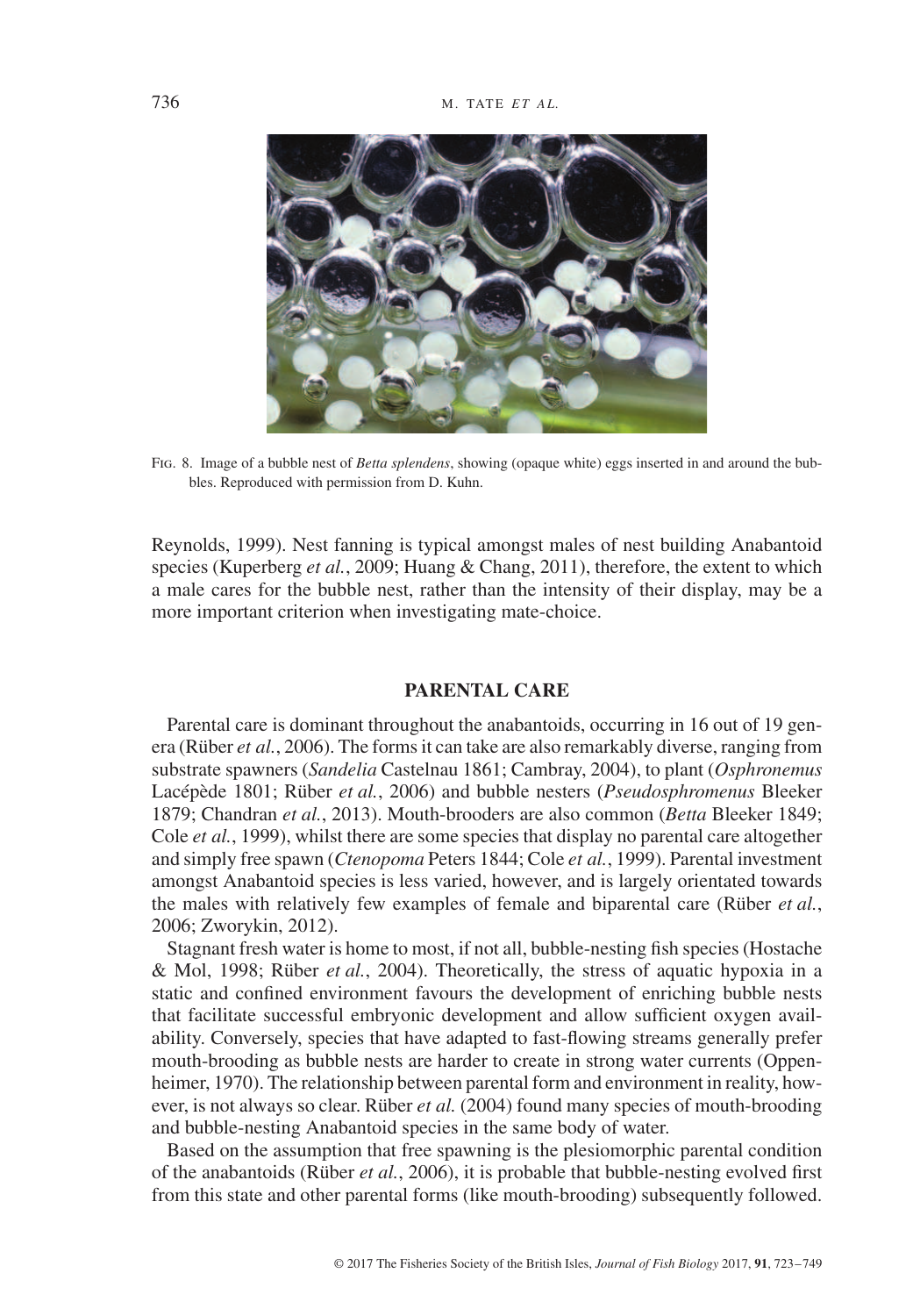The labyrinth organ is not only fundamental to the development of bubble-nesting, but is also a central component of later parental care iterations. The organ accommodated the shift towards an investing form of parental care that enhanced offspring survivorship, which allowed further extensions of parental care that relected particular environmental niches, be it increased surface predator presence or water currents. It is possible that mouth-brooding initially started as a result of extended nest disturbances from predators, whereby eggs were retained for longer during oral transport to ensure protection (Rüber *et al.*, 2004).

Bubble-nest building by male ishes is one of the most commonly associated brood-guarding methods amongst anabantoids (Bailey & Burgess, 1999) and the development of this behaviour is coupled with the presence of the labyrinth organ. During the reproductive period, species like male *B. splendens* will gulp air from the surface and mix it with mucus found in the buccal cavity, exhaling mucous-laden bubbles amongst surface vegetation to create a floating bubble nest (Fig. 8) (Kang  $&$  Lee, 2010). The male fish will mate with a female beneath the nest, placing eggs amongst it or allowing them to free float upwards once copulation is complete. The male will nurture and care for the fertilized eggs and newly hatched larvae throughout this period until they leave (Bronstein, 1982). The bubble nest provides additional benefits to the embryos such as added protection from bacterial infection and supplying oxygen and nutrients (Jaroensutasinee & Jaroensutasinee, 2001; Kang & Lee, 2010). Even after hatching, bubble nests serve a purpose. Larvae use wart-like appendages on their heads to attach themselves to the bubbles within the nest to provide added protection from predators (Britz & Cambray, 2001).

# **AUDITORY SENSITIVITY AND COMMUNICATION**

Fishes have evolved a diverse selection of mechanisms for acoustic communication, allowing individuals to emit and hear sounds throughout various contexts, *i.e.* during social interactions or when under attack (Kasumyan, 2009). Species are classed as either hearing generalists or specialists, the latter having enhanced auditory sensitivity and broader frequency ranges relative to the former (Yan, 1998). Largely found in freshwater, hearing specialists owe their enhanced hearing capabilities to specialized structures, which acoustically couple air-illed cavities to the inner ear (Ladich, 2000).

Some Anabantoid fishes are capable of producing stridulating sounds during social interactions, grinding their pharyngeal teeth to get the desired effects (Bischof, 1996; Ladich & Yan, 1998). Members of the genus *Trichopsis* Canestrini 1860, however, have developed a novel method of sound production through rapid pectoral in beating that is regularly used during agonistic interactions (Daugherty & Marshall, 1976; Ladich & Yan, 1998). Indeed, the unique structure of the SBC found within *Trichopsis* and other Anabantoid species greatly enhances hearing abilities and facilitates the development of such behaviours (Yan, 1998). The SBCs ability to retain air, lateral location to the inner ears and thin membranous layers ensure that it is highly sensitive to changes in sound pressure, which can then be transmitted directly to the ear (Ladich & Yan, 1998).

Several Anabantoid species are hearing specialists, producing broadband sounds with high-pitched frequencies  $(0.8-2.5 \text{ kHz})$  and being sensitive to high-frequency sounds  $(0.1 - 5$  kHz). Anabantoids exhibit distinct interspecific differences in hearing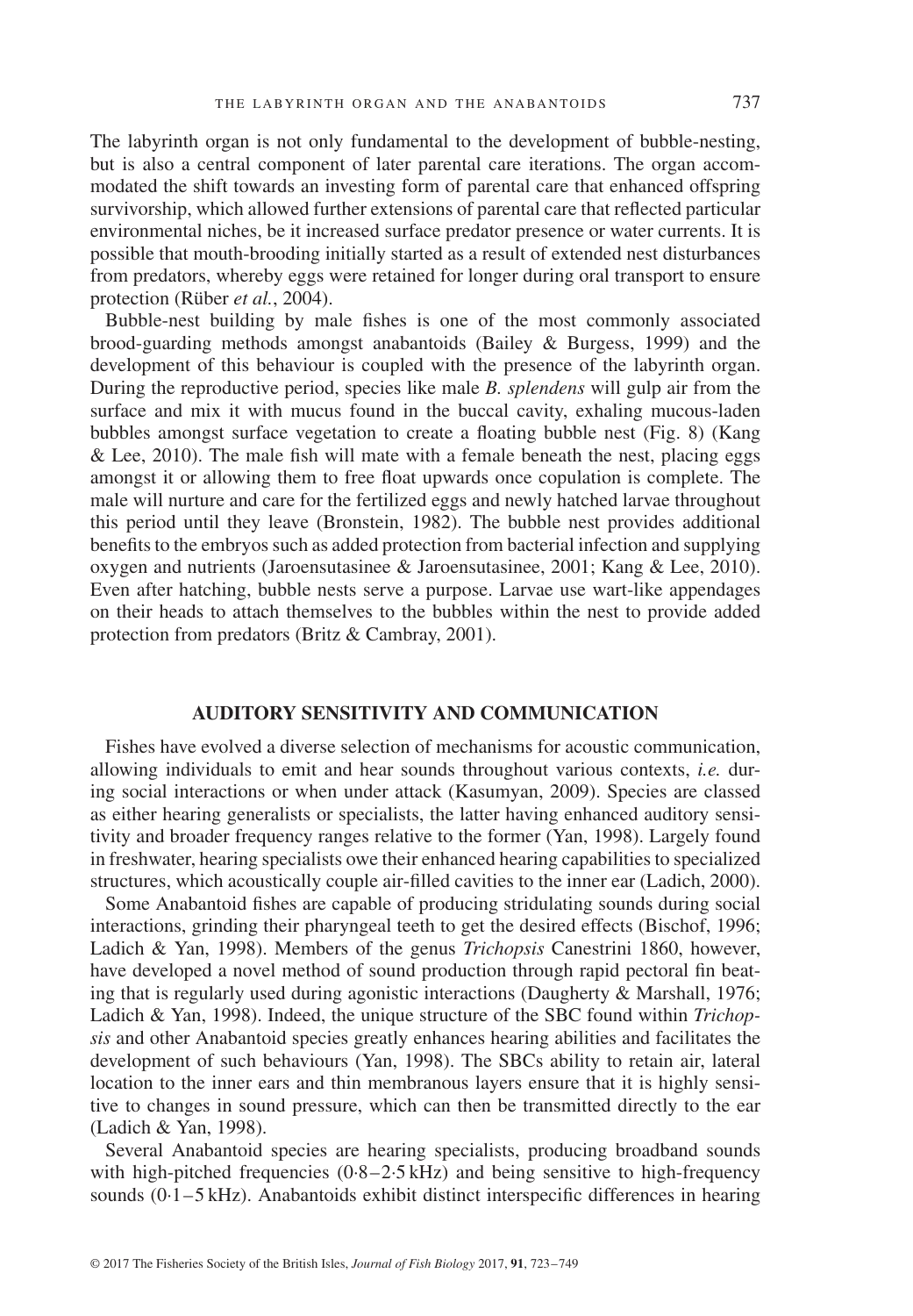limits (Ladich & Yan, 1998). This is probably due to differences in the size of the SBC rather than to structural differences of the inner ear (*e.g.* number of hair cells). Indeed, smaller species belonging to *Macropodus* Lacépède 1801 and *Trichopsis* can only take small air bubbles into their pharyngeal cavity, which provide higher resonant frequencies and so greater hearing sensitivity than species that retain larger bubbles (Ladich & Popper, 2001).

Species such as *B. splendens* and *M. opercularis* primarily rely on visual cues to communicate and only incidentally through sound. Despite this, these species share similar hearing sensitivities and inner-ear morphology to species that rely primarily on vocal communication. This suggests that enhanced hearing abilities in the anabantoids evolved prior to, or independently of, the evolution of the sound-producing mechanism observed in *Trichopsis*. Based on this assumption, it is fair to say that the SBC is primarily an adaptation to oxygen-depleted water and the improvement of hearing appears to be, at most, a by-product of this process rather than an additional means of communication (Ladich & Popper, 2001). Enhanced auditory detection for ishes, especially in murky water, is advantageous. Shallow water has a high attenuation rate for low frequencies effectively meaning individuals can only hear if the source is very close (Rogers & Cox, 1988). Whilst quiet environments such as ponds or lakes provide a great opportunity to listen out for your surroundings, at least when compared with noisy and turbulent areas found on coasts or reefs. The connection between inner ear and air-illed cavities such as the SBC favours this and allows fish to detect sudden pressure waves emanating from either approaching predators or changes in water currents that otherwise would be undetected due to background noise (Amoser & Ladich, 2005).

Species that have evolved to extend their auditory sensitivity thus increase their chances of survival through greater predator and prey detection (Ladich, 2000). Although established as an ABO, the labyrinth apparatus has provided an opportunity for Anabantoid species to take advantage of the sedentary habitats that they are typically found in and develop an additional predator detection measure and alternative means of communication.

# **CURRENT TRENDS AND OUTLOOK**

# DOMESTICATION

*Betta splendens* offer perhaps the most well-known example of domestication in the anabantoids. Selectively bred for hundreds of years, domesticated *B. splendens* strains bear little resemblance to their wild relatives, with huge variations in in size, structure and body colour (Tlusty, 2002; Sriwattanarothai *et al.*, 2010). Strains bred for sport fighting, in particular, are known for their heightened levels of aggression (Verbeek *et al.*, 2008). It is not yet clear, however, what the effect of such behaviour is on air-breathing behaviour amongst these fishes.

Verbeek *et al.* (2008) reported that fighter strains have a proactive coping style towards stress and when faced with an inescapable stimuli such as receding water, immobilize themselves almost immediately whereas other strains continue to struggle. Immobilization is an adaptive response linked to an individual's metabolic rate, *i.e.* by barely moving in a hypoxic environment, individuals increase their likelihood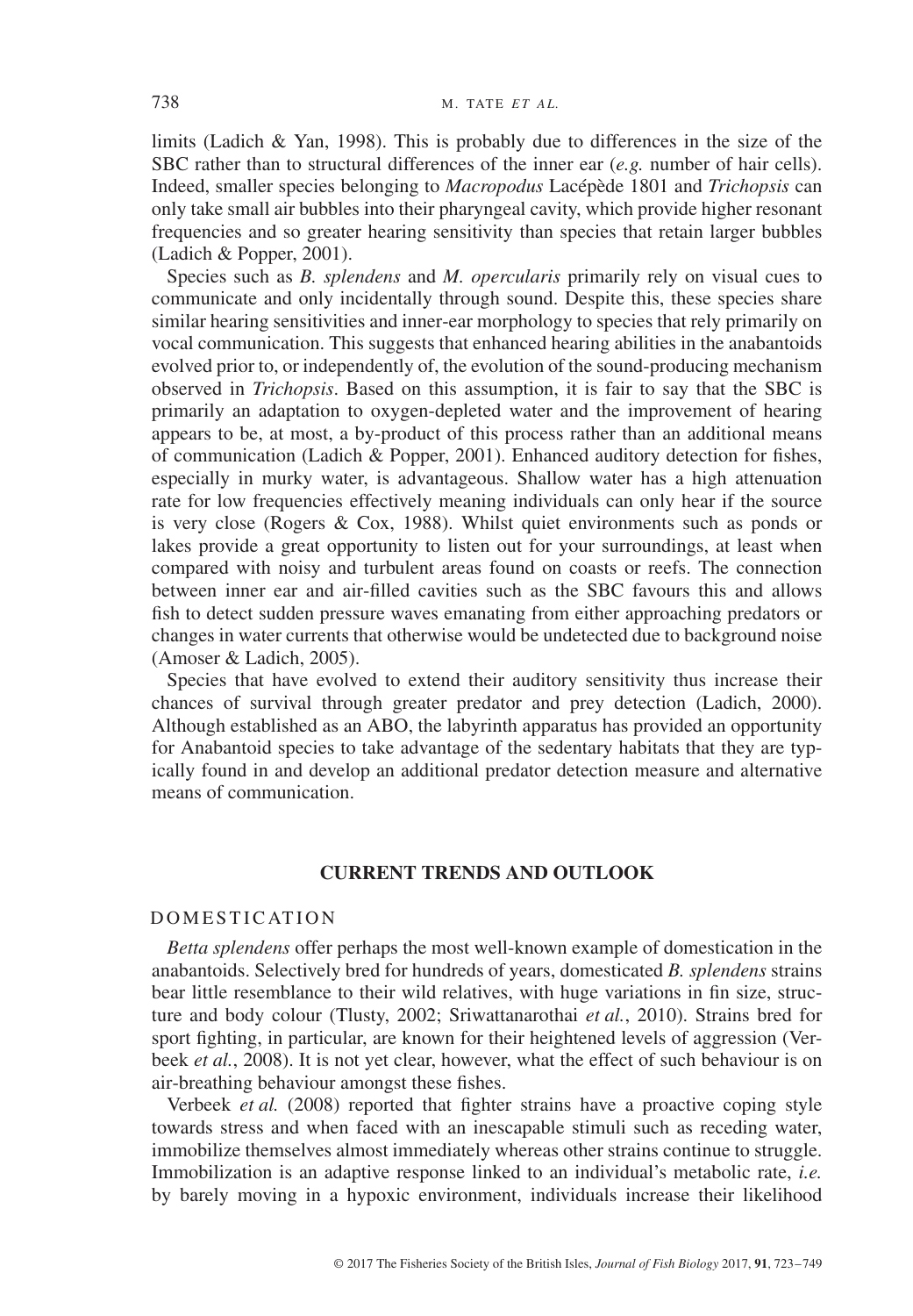of survival. Successful ighter ish are reared in isolated tanks in order to stimulate abnormal levels of aggression and this raises an important question as to the effects of chronic isolation on ishes: is there a behavioural adaption (*e.g.* change in air-breathing frequency), or is there a physiological adaption (*e.g.* change in labyrinth organ morphology) to relect their preference for aggression? Verbeek *et al.* (2008) noted the importance of hormones such as serotonin on the proactive approach to stress, although this was in relation to non-social stimuli rather than during male–male interactions. Thus, future research needs to highlight the effects of domestication during male–male interactions through the consideration of air-breathing behaviour, an adaptation known to facilitate energetically demanding behaviours.

# INVASIVE SPECIES

The release of invasive species can have a profound effect on the ecology of communities. Novel traits enable such species to outcompete native rivals over already limited resources. This effect is particularly common amongst aquatic ecosystems, where newly introduced exotic fish species significantly alter native fish populations (Sanches *et al.*, 2012). For instance, the giant gourami *Osphronemus goramy* Lacépède 1801 is well known for its high ishery and aquaculture value and has been introduced throughout South-East Asia with great success (Morioka *et al.*, 2013). The rapid growth rate of the species, however, together with its voracious feeding habits and air-breathing capabilities, have provided a competitive advantage over native species (Knight, 2010). This effect has been accentuated further by *O. goramy*'s ability to carry pathogens to which native species are highly susceptible (Whittington & Chong, 2007).

Species such as *B. splendens* and *M. opercularis* are particularly popular in the international aquarium trade. This has led to the issue of aquarium dumping into local freshwater bodies in non-native countries that has also affected native species (Magalhaes & Jacobi, 2013). In particular, there have been reports across Australian media outlets where *B*. *splendens* have been found in large numbers in fresh water, specifically in Fogg Dam and the Adelaide River loodplain. *Betta splendens* ability to outcompete and prey upon other native species, as well as possibly introduce disease, has raised great concerns amongst the local human population (Bray, 2011). Hybridization is an additional issue associated with invasive species, whereby species mate with their wild equivalents diluting the wild genetic stock and possibly resulting in genetic extinction of such species (Pimentel, 2011).

Anabantoid fish are air-breathers and this trait, along with parental behaviour and territorial aggression, can provide a competitive edge over native species. They are able to ensure the survival of their young through keen parental care (*e.g.* bubble-nesting or mouth-brooding) and, with the labyrinth organ, are better able to survive in stagnant or even polluted freshwater bodies, where other species would struggle (Rahim *et al.*, 2013; Knight & Balasubramanian, 2015).

# **POLLUTION**

South Asia and Africa have witnessed a rapid human population increase and subsequent urbanisation in recent years. Excessive use of pesticides, industrial chemicals and fertilizer has followed suite, polluting large sections of fresh water through agricultural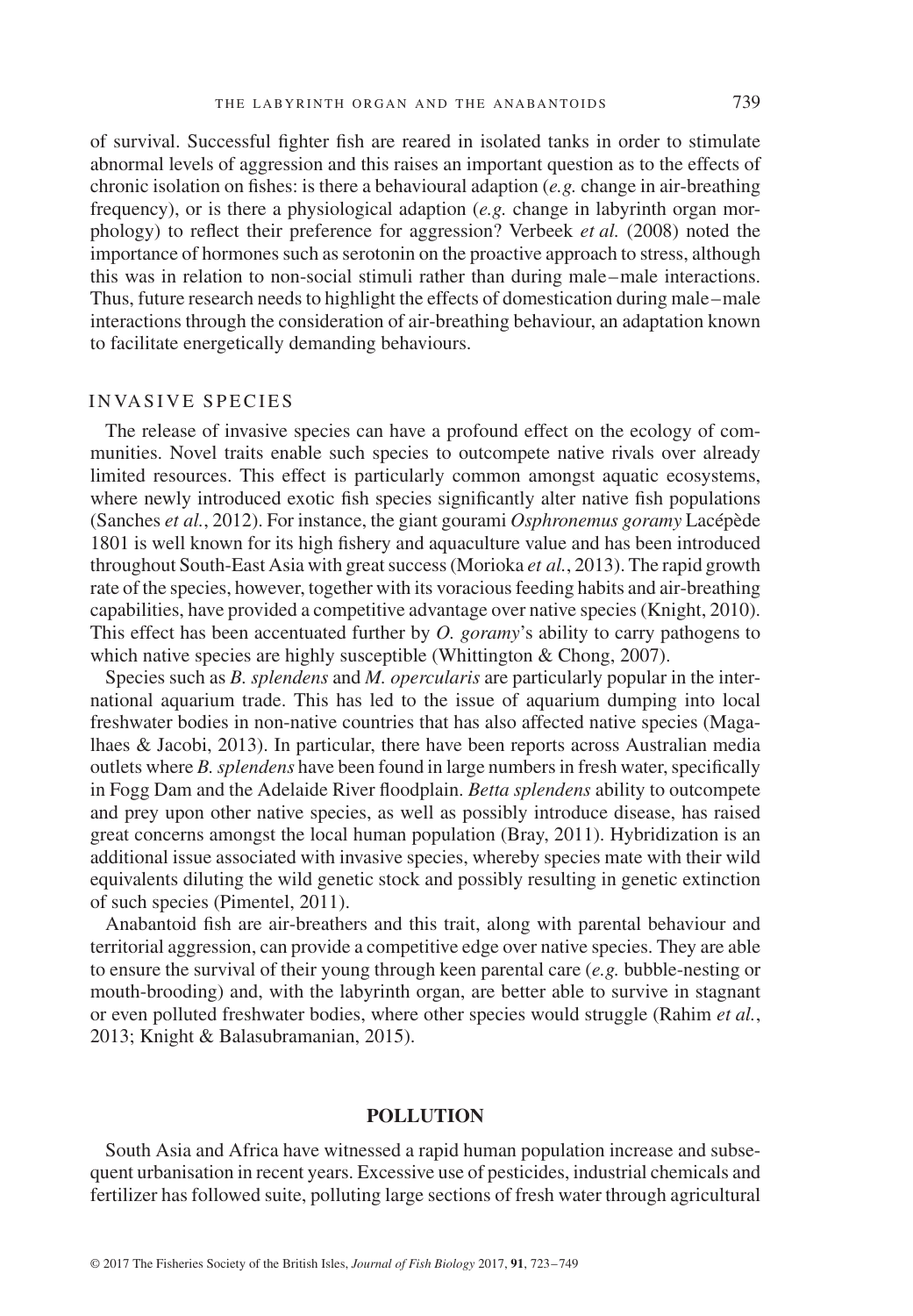or industrial run-off and signiicantly affecting the species that inhabit these regions (Natarajan, 1981; Dutta & Munshi, 1985; Afsar *et al.*, 2012). Anthropogenic noise compounds this further by evoking stress, masking auditory senses and damaging auditory organs in species that depend heavily on alternative means of communication. Commercial and small-scale isheries accentuate this effect by exclusively targeting Anabantoid species (Morioka *et al.*, 2010).

Such factors might suggest that the anabantoids are in a particularly precarious position. Ecological surveys, however, indicate otherwise: these aspects have had only a minor effect on population sizes and that their labyrinth organ actually allows them to survive and even thrive under these conditions (Liengpornpan *et al.*, 2007). For instance, Welcomme & Vidthayanon (2003) found that *T. trichopterus* was found throughout polluted regions of the Mekong River. Whilst Ling *et al.* (2004) reported that the ish composition of Bakong River and its tributaries were dominated by the anabantoids, seemingly able to flourish within the systems stagnant, organically polluted waters. In addition to these indings, there are many more reports of various Anabantoid species flourishing in river systems rife with effluents throughout South-East Asia (Kowasupat *et al.*, 2012*a*,*b*; Rahim *et al.*, 2013).

Perhaps such studies are overlooking the subtle consequences of aquatic pollution. Indeed, research typically concentrates on linking the effects of toxicants to an organism's physiology, specifically as to whether it induces mortality. Exposure to minor concentrations of contaminants, however, may not overtly harm an organism and may only slightly alter how it reacts in its surroundings, thus inluencing its behaviour. Given that concentrations of pollutants are rarely high enough to induce mortality and that behaviour serves as an important link to physiological processes, investigating an organism's behaviour may be ideal for studying the subtle effects of environmental contamination (Scott & Sloman, 2004).

The use of pharmaceutical products such as contraceptives, antidepressants and antibiotics is on the increase. These medicinal compounds are capable of entering aquatic systems through waste-water treatment plants, remaining biochemically active and resulting in noticeable effects on the morphology, physiology and behaviour of organisms residing within (Dzieweczynski & Hebert, 2012). Behaviours that are reliant upon hormones such as courtship displays and aggression are especially susceptible to these substances (Zala & Penn, 2004). Thus, exploring behavioural responses appear ideal for assessing the effects of aquatic contaminants on ish populations. For instance, Clotfelter & Rodriguez (2006) investigated the effects of exposure to environmentally relevant concentrations of phyto-oestrogens on male *B. splendens* and found that it suppressed aggressive behaviour. Whilst exposure to endocrine disrupting chemicals (EDC) such as  $17\alpha$ -ethinylestradiol (EE2, commonly used in contraceptives) can reduce behavioural consistency amongst *B. splendens* (Hebert *et al.*, 2014) and their ability to communicate with multiple individuals simultaneously (Dzieweczynski & Buckman, 2013).

Several studies have also indicated the negative effect of selective serotonin reuptake inhibitors (SSRI) such as fluoxetine, an active ingredient in Prozac, on fish behaviour. For instance, Lynn *et al.* (2007) found that fluoxetine reduced display intensity amongst male *B. splendens*, whilst others have reported its effect on movement and levels of aggression between conlicting males (Bogdan *et al.*, 2012; Dzieweczynski & Hebert, 2012; Kohlert *et al.*, 2012). Forsatkar *et al.* (2014) found similar impairments amongst female *B. splendens* following exposure to fluoxetine, significantly reducing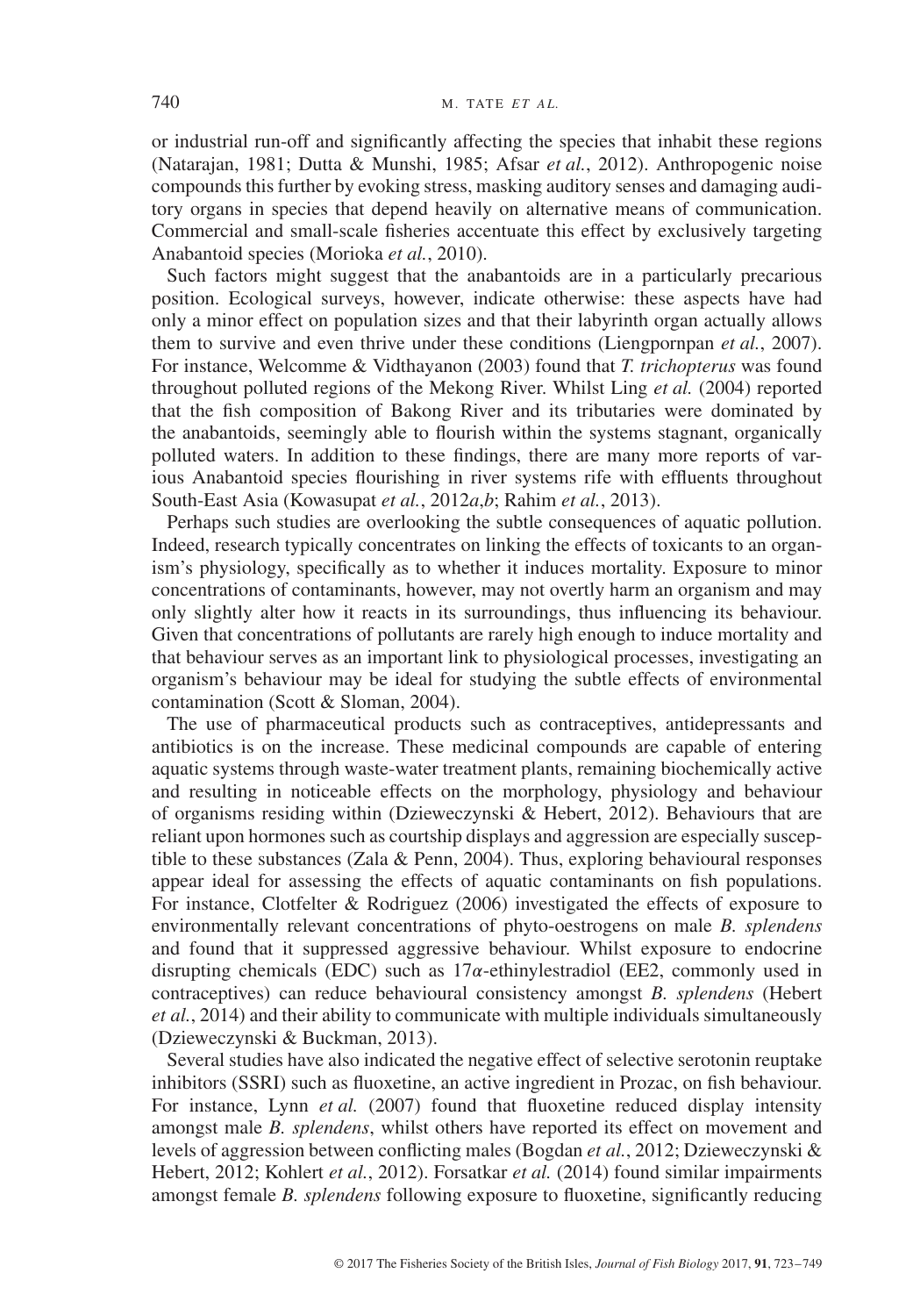overall reproductive performance. Of particular interest, Greaney *et al.* (2015) found that fluoxetine exposure altered male *B. splendens* ability to communicate with multiple individuals simultaneously, being unable to alter the duration of an opercular display regardless of the audience type. Moreover, exposed males reduced opercular displays duration when faced with a rival, essentially reducing aggression amongst these individuals. Conversely, the number of tail beats produced by a male, a more docile behaviour associated with courtship displays, was unaffected by luoxetine exposure. These findings suggest that fluoxetine exposure has a context dependent effect on ish behaviour and more importantly, suggests broader implications beyond that of the contaminated individual, extending across the network and possibly interfering with the fitness of the species. By decreasing aggression through fluoxetine exposure, inaccurate information on an individual's quality and ighting ability will be conveyed to a female. Female *B. splendens* show preference towards less aggressive males (Dzieweczynski *et al.*, 2014*b*) and this could enhance the reproductive success of affected males that would otherwise be overlooked (Greaney *et al.*, 2015).

Given their resistance to waste-water treatment processes, pharmaceutical compounds are now ubiquitous across aquatic ecosystems. As such, there are wide implications to an organism's physiology, *e.g.* reduced immune function (Ardia & Clotfelter, 2006) and disrupted reproductive development (Hano *et al.*, 2011). It is the subtle effects on behaviour, however, that is appears to be most detrimental in at least *B. splendens*. Inadvertent pharmaceutical pollution is affecting mating success by interfering with the reproductive system; males are not as aggressive or are effectively communicating with rivals and target females. Consequently, females are not reaching a reproductive state nor is territory defence being maintained, which may lead to the collapse of established reproductive hierarchies. Future research needs to concentrate further on the effect of such compounds on ish species on various levels of exposure. Organisms in the wild may experience luoxetine and other SSRIs at an acute or chronic level and by investigating this, a true understanding of the effects of SSRI exposure can be gained (Greaney *et al.*, 2015).

#### **CONCLUSION**

Anabantoid ishes have bimodal respiration, with aquatic respiration *via* the gills supplemented by aerial respiration at the water surface, using the labyrinth organ. The evolution of the labyrinth organ was probably driven by the hypoxic conditions in which these species live. Since its formation, the labyrinth organ has provided the means for the anabantoids to diversify and thrive where unimodal water breathing ishes could not. The implications of the presence of the labyrinth organ, however, are significantly more far-reaching, affecting the morphology, behaviour and physiology of the anabantoids.

Intense defence displays signiicantly increase the oxygen requirement of displaying males, which is met by increased synchronous air-breathing trips. This subsequently affects male mating success as females can observe displays between rivals, using them as an indicator of male quality. Additionally, air-breathing has inluenced the evolution of a diverse range of parental care behaviours, most notably bubble-nesting and as a by-product of its evolution, air-breathing has enhanced the hearing abilities of the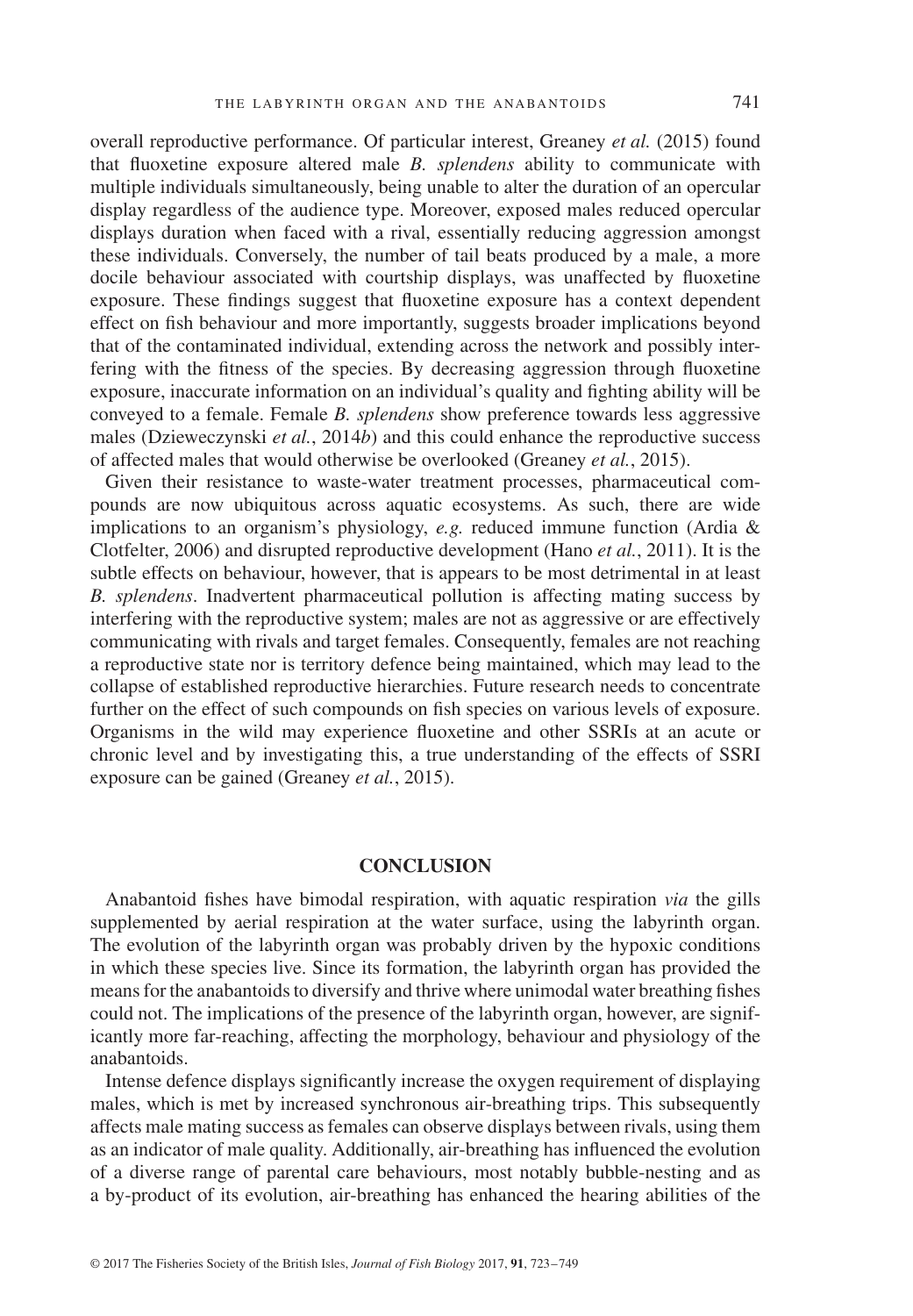Anabantoid species to provide an alternative form of communication and additional methods of predator detection.

The advantages provided by the labyrinth organ, however, have been shown to have a detrimental effect where Anabantoid species are invasive. The characteristics that make these species able to inhabit hypoxic conditions can also provide them with a competitive advantage over native species and seemingly a resistance to the effects of pollution. Although studies indicate anabantoids are found in polluted areas, the effect of this pollution is little explored, beyond mortality as an endpoint. Indeed, research into pharmaceutical pollutants, such as antidepressants, reveals a substantial effect upon aggression and communication within *B. splendens.* Reduced aggression and an inability to communicate to multiple individuals has wider consequences extending across the social network and potentially interfering with the itness of the species.

We are grateful to D. Jones for granting permission for using the photographs in Fig. 3. A. King provided useful discussions.

#### **References**

- Abrahams, M. V., Robb, T. L. & Hare, J. F. (2005). Effect of hypoxia on opercular displays: evidence for an honest signal? *Animal Behaviour* **70,** 427–432.
- Afsar, S., Mali, R. P., Magar, R. S. & Dube, K. V. (2012). Recovery of proteins from lead exposed freshwater ish *Anabas testudineus*. *International Journal of Research in Pharmaceutical and Biomedical Sciences* **3,** 12–20.
- Alton, L. A., Portugal, S. J. & White, C. R. (2013). Balancing the competing requirements of air-breathing and display behaviour during male-male interactions in Siamese ighting ish *Betta splendens*. *Comparative Biochemistry and Physiology. Part A, Molecular & Integrative Physiology* **164,** 363–367.
- Amoser, S. & Ladich, F. (2005). Are hearing sensitivities of freshwater ish adapted to the ambient noise in their habitats? *Journal of Experimental Biology* **208,** 3533–3542.
- Ardia, D. R. & Clotfelter, E. D. (2006). The novel application of an immunological technique reveals the immunosuppressive effect of phytoestrogens in *Betta splendens*. *Journal of Fish Biology* **68,** 144–149.
- Bailey, M. & Burgess, P. (1999). *Tropical Fishlopaedia: A Complete Guide to Fish Care*. Dorking: Interpet Publishing.
- Barrell, J. (1916). The influence of Silurian–Devonian climates on the rise of air-breathing vertebrates. *Geological Society of American Bulletin* **27,** 387–436.
- Berra, T. M. (2001). *Freshwater Fish Distribution*. San Diego, CA: Academic Press.
- Bertucci, F., Matos, R. J. & Dabelsteen, T. (2014). Knowing your audience affects male–male interactions in Siamese ighting ish (*Betta splendens*). *Animal Cognition* **17,** 229–236.
- Biokani, S., Jamili, S., Amini, S. & Sarkhosh, J. (2014). The study of different foods on spawning eficiency of Siamese ighting ish (species: *Betta splendens*, family: Belontiidae). *Marine Science* **4,** 33–37.
- Bischof, C. (1996). Diversity in agonistic behaviour of croaking gourami's (*Trichopsis vittata*, *T. schalleri* and *T. pumila*; Anabantoidei) and the paradise ish (*Macropodus opercularis*; Anabantoidei). *Aggressive Behavior* **22,** 447–455.
- Blank, T. & Burggren, W. (2014). Hypoxia-induced developmental plasticity of the gills and air-breathing organ of *Trichopodus trichopterus*. *Journal of Fish Biology* **84,** 808–826.
- Bogdan, F. K., Mikolaj, A. G. & Malgorzata, W. (2012). Four-week luoxetine (SSRI) exposure diminishes aggressive behaviour of male Siamese ighting ish (*Betta splendens*). *Journal of Behavioral and Brain Science* **2,** 185–190.<https://doi.org/10.4236/jbbs.2012.22022>
- Braddock, J. C. & Braddock, Z. I. (1959). The development of nesting behaviour in the Siamese fighting fish *Betta splendens*. *Animal Behaviour* **7**, 222–232.
- Britz, R. & Cambray, J. A. (2001). Structure of egg surfaces and attachment organs in Anabantoids. *Ichthyological Exploration of Freshwaters* **12,** 267–288.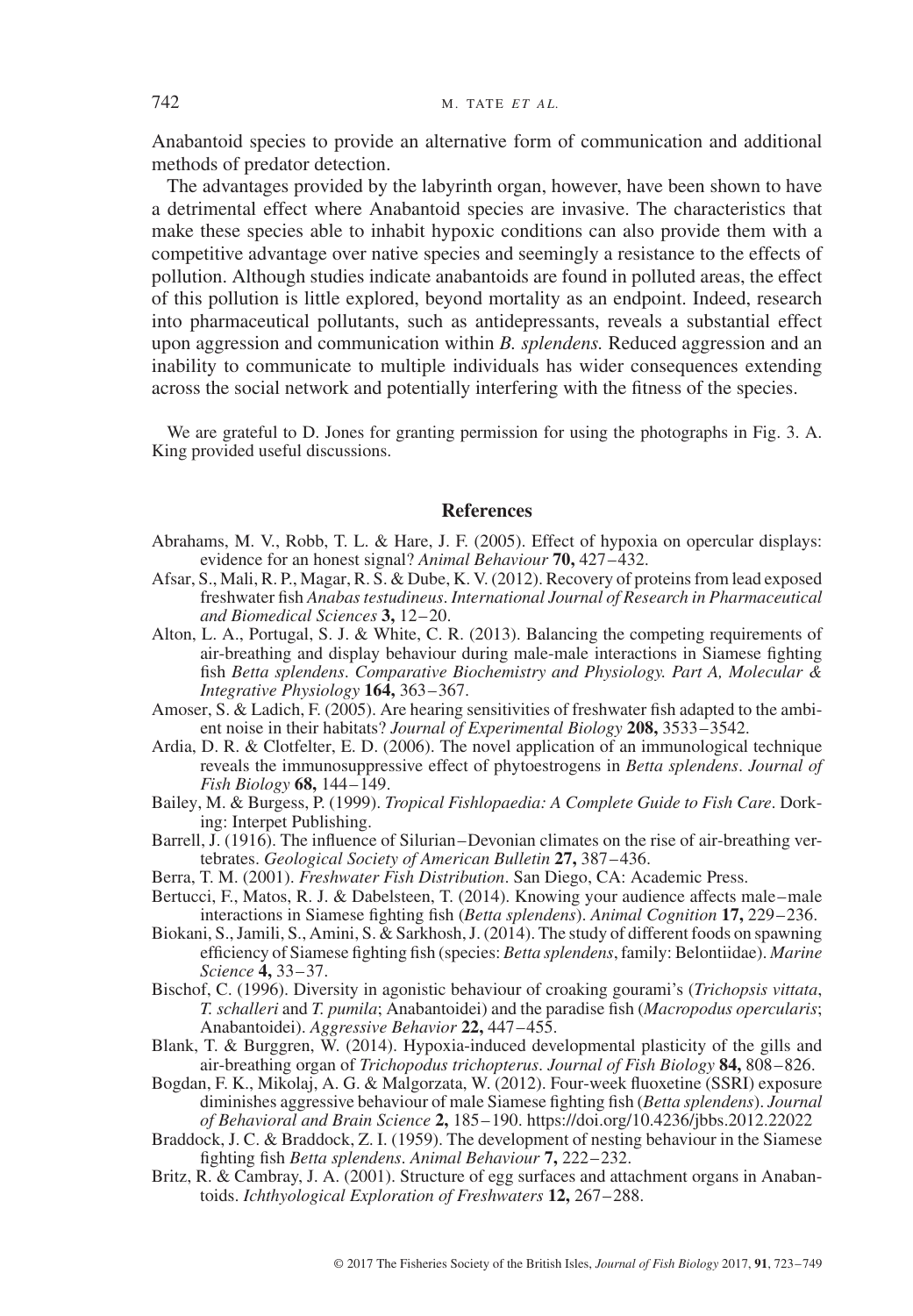- Bronstein, P. M. (1982). Breeding, paternal behaviour and their interruption in *Betta splendens*. *Animal Learning & Behavior* **10,** 145–151.
- Burggren, W. W. (1979). Bimodal gas exchange during variation in environmental oxygen and carbon dioxide in the air breathing ish *Trichogaster trichopterus*. *Journal of Experimental Biology* **82,** 197–213.
- Cambray, J. A. (2004). Spawning behaviour of *Sandelia capensis* (Teleostei: Anabantidae). *Ichthyological Exploration of Freshwaters* **15,** 311–322.
- Carter, G. S. (1931). Aquatic and aerial respiration in animals. *Biological Reviews* **6,** 1–35.
- Carter, G. S. & Beadle, L. C. (1931). The fauna of the swamps of Paraguayan Chaco in relation to its environment. II. Respiratory adaptations in the ishes. *Journal of the Linnean Society of London* **37,** 327–368.
- Castro, N., Ros, A. F. H., Becker, K. & Oliveira, R. F. (2006). Metabolic costs of aggressive behaviour in the Siamese ighting ish, *Betta splendens*. *Aggressive Behavior* **32,** 474–480.
- Chandran, B. K. S., Jayaprakas, V. & Kumar, A. B. (2013). Breeding behaviour of Spiketail paradise ish, *Pseudosphromenus cupanus* (Cuvier 1831). *International Journal of Pure and Applied Zoology* **1,** 267–276.
- Chapman, L. J. & Chapman, C. A. (1994). Observations on synchronous air breathing in *Clarias liocephalus*. *Copeia* **1994,** 246–249.
- Chapman, L. J. & Mckenzie, D. J. (2009). Behavioural responses and ecological consequences. *Fish Physiology* **27,** 25–77.
- Chapman, L. J., Chapman, C. A., Nordlie, F. G. & Rosenberger, A. E. (2002). Physiological Refugia: swamps, hypoxia tolerance and maintenance of ish diversity in Lake Victoria. *Comparative Biochemistry and Physiology. Part A, Molecular & Integrative Physiology* **133,** 421–437.
- Cheal, M. & Davis, R. E. (1974). Sexual behavior: social and ecological influences in the Anabantoid ish, *Trichogaster trichopterus*. *Behavioral Biology* **10,** 435–445.
- Clayton, F. L. & Hinde, R. A. (1967). The habituation and recovery of aggressive display in *Betta splendens*. *Behaviour* **30,** 96–106.
- Clotfelter, E. D. & Rodriguez, A. C. (2006). Behavioral changes in ish exposed to phytoestrogens. *Environmental Pollution* **144,** 833–839.
- Clotfelter, E. D., Curren, L. J. & Murphy, C. E. (2006). Mate choice and spawning success in the ighting ish *Betta splendens*: the importance of body size, display behaviour and nest size. *Ethology* **112,** 1170–1178.
- Daugherty, J. L. & Marshall, J. A. (1976). The sound-producing mechanism of the croaking gourami, *Trichopsis vittatus* (Pisces, Belontiidae). *Physiological Zoology* **49,** 227–244.
- Davis, R. E. (1975). Readiness to display in the paradise ish *Macropodus opercularis*, L., Belontiidae: the problem of general and speciic effects of social isolation. *Behavioral Biology* **15,** 419–433.
- Davis, R. E., Harris, C. & Shelby, J. (1974). Sex differences in aggressivity and the effects of social isolation in the anabantoid ish, *Macropodus opercularis*. *Behavioral Biology* **11,** 497–509.
- Desjardins, J. K., Hofmann, H. A. & Fernald, R. D. (2012). Social context inluences aggressive and courtship behaviour in a cichlid ish. *PLoS One* **7,** e32781. [https://doi.org/10.1371/](https://doi.org/10.1371/journal.pone.0032781) [journal.pone.0032781](https://doi.org/10.1371/journal.pone.0032781)
- Dijkstra, P. D., Schaafsma, S. M., Hofmann, H. A. & Groothuis, T. G. (2012). 'Winner effect' without winning: unresolved social conflicts increase the probability of winning a subsequent contest in a cichlid ish. *Physiology & Behavior* **105,** 489–492.
- Dore, F., Lefebvre, L. & Ducharme, R. (1978). Threat display in *Betta splendens*: effects of water condition and type of agonistic stimulation. *Animal Behaviour* **26,** 738–745.
- Doutrelant, C. & McGregor, P. K. (2000). Eavesdropping and mate choice in female ighting ish. *Behaviour* **137,** 1655–1668.
- Doutrelant, C., McGregor, P. K. & Oliveira, R. F. (2001). The effect of an audience on intrasexual communication in male Siamese ighting ish, *Betta splendens*. *Behavioral Ecology* **12,** 283–286.
- Dutta, H. M. & Munshi, J. S. D. (1985). Functional morphology of air-breathing ishes: a review. *Proceedings: Animal Sciences* **94,** 359–375.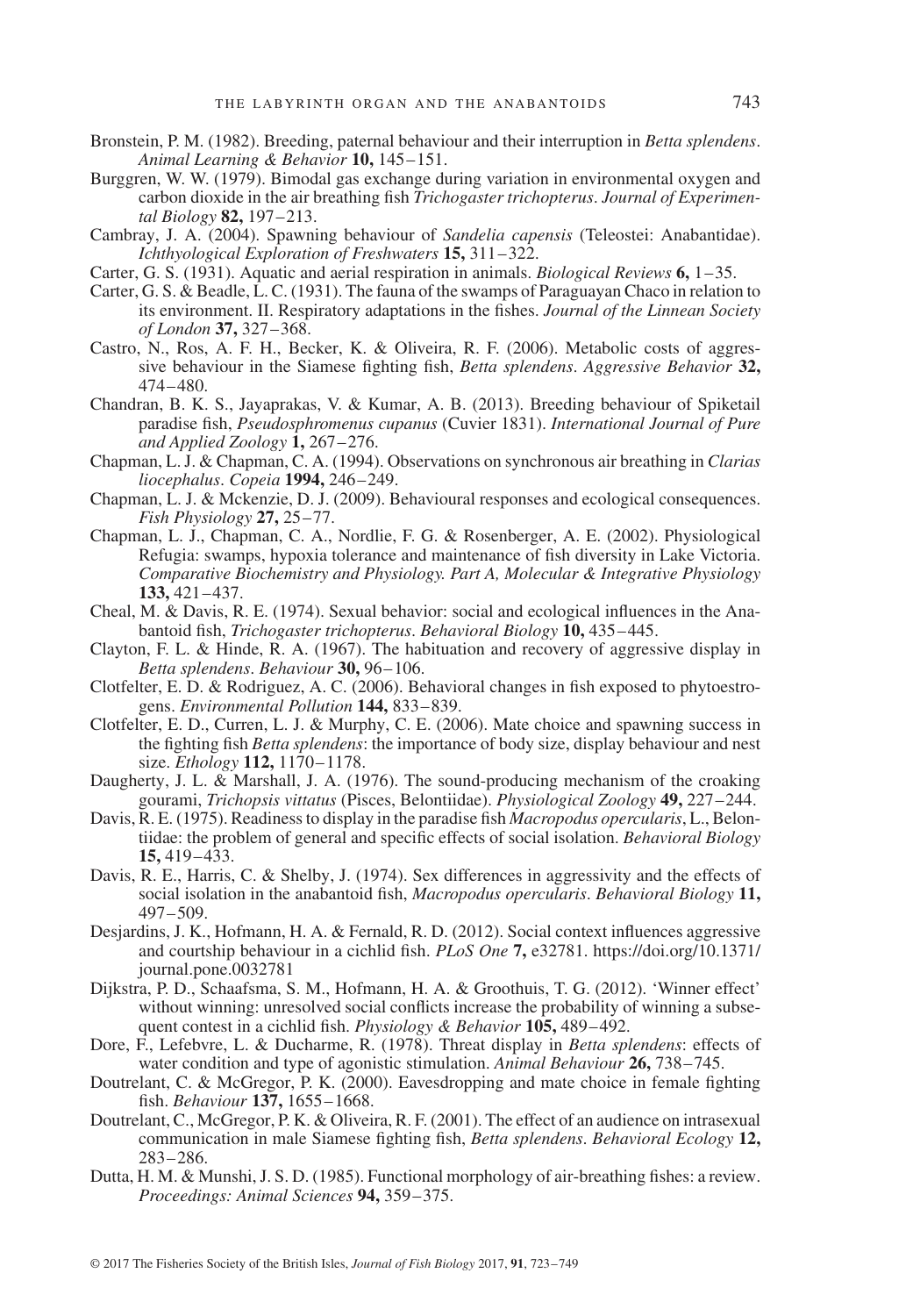- Dzieweczynski, T. L. & Buckman, C. M. (2013). Acute exposure to  $17\alpha$ -ethinylestradiol disrupts audience effects on male–male interactions in Siamese ighting ish, *Betta splendens*. *Hormones and Behavior* **63,** 497–502.
- Dzieweczynski, T. L. & Hebert, O. L. (2012). Fluoxetine alters behavioral consistency of aggression and courtship in male Siamese ighting ish, *Betta splendens*. *Physiology & Behavior* **107,** 92–97.
- Dzieweczynski, T. L. & Perazio, C. E. (2012). I know you: familiarity with an audience inluences male–male interactions in Siamese ighting ish, *Betta splendens*. *Behavioral Ecology and Sociobiology* **66,** 1277–1284.
- Dzieweczynski, T. L. & Walsh, M. M. (2010). Audience type and receptivity affect male–female interactions in Siamese ighting ish. *Ethology* **117,** 10–18.
- Dzieweczynski, T. L., Earley, R. L., Green, T. M. & Rowland, W. J. (2005). Audience effect is context dependent in Siamese ighting ish, *Betta splendens*. *Behavioural Ecology* **16,** 1025–1030.
- Dzieweczynski, T. L., Eklund, A. C. & Rowland, W. J. (2006). Male 11-kerotestosterone levels change as a result of being watched in Siamese ighting ish, *Betta splendens*. *General and Comparative Endocrinology* **147,** 184–189.
- Dzieweczynski, T. L., Lyman, S. & Poor, E. A. (2009). Male Siamese ighting ish, *Betta splendens*, increase rather than conceal courtship behaviour when a rival is present. *Ethology* **115,** 186–195.
- Dzieweczynski, T. L., Gill, C. E. & Perazio, C. E. (2011). Opponent familiarity inluences the audience effect in male Siamese ighting ish. *Animal Behaviour* **83,** 1219–1224.
- Dzieweczynski, T. L., Sullivan, K. R., Forrette, L. M. & Hebert, O. L. (2012). Repeated recent aggressive encounters do not affect behavioral consistency in male Siamese ighting ish. *Ethology* **118,** 351–359.
- Dzieweczynski, T. L., Greaney, N. E. & Mannion, K. L. (2014*a*). Who's watching me: female Siamese ighting ish alter their interactions in response to an audience. *Ethology* **120,** 855–862.
- Dzieweczynski, T. L., Russell, A. M., Forrette, L. M. & Mannion, K. L. (2014*b*). Male behavioural type affects female preference in Siamese ighting ish. *Behavioural Ecology* **25,** 136–141.
- Evans, C. S. (1985). Display vigor and subsequent ight performance in the Siamese ighting ish, *Betta splendens*. *Behavioural Processes* **11,** 113–121.
- Evans, D. H., Piermarini, P. M. & Choe, K. P. (2005). The multifunctional ish gill: dominant site of gas exchange, osmoregulation, acid–base regulation and excretion of nitrogenous waste. *Physiological Reviews* **85,** 97–177.
- Forsatkar, M. N., Latifi, T. & Eagderi, S. (2014). Fluoxetine alters reproductive performance of female ighting ish, *Betta splendens*. *International Journal of Aquatic Biology* **2,** 105–110.
- Forsatkar, M. N., Nematollahi, M. A. & Brown, C. (2016). Male Siamese ighting ish use gill laring as the irst display towards territorial intruders. *Journal of Ethology* **35,** 51–59.
- Forsgren, E., Karlsson, A. & Kvarnemo, C. (1996). Female sand gobies gain direct beneits by choosing males with eggs in their nests. *Behavioral Ecology and Sociobiology* **39,** 91–96.
- Francis, R. C. (1983). Experiential effects on agonistic behaviour in the paradise ish, *Macropodus opercularis*. *Behaviour* **85,** 292–313.
- Frey, D. F. & Miller, R. J. (1972). The establishment of dominance relationships in the blue gourami, *Trichogaster trichopterus* (Pallas). *Behaviour* **42,** 8–62.
- Goldstein, R. (2001). *Bettas: Everything about History, Care, Nutrition, Handling and Behaviour*. Hauppauge, NY: Barron's Educational Series.
- Graham, J. B. (1997). *Air-Breathing Fishes: Evolution, Diversity and Adaptation*. San Diego, CA: Academic Press.
- Graham, J. B. (2011). Air-breathing ishes the biology, diversity and natural history of air-breathing ishes: an introduction. In *Encyclopaedia of Fish Physiology: From Genome to Environment* (Farrell, A. P., ed), pp. 1850–1860. San Diego, CA: Academic Press.
- Graham, J. B. & Baird, T. A. (1982). The transition to air breathing in ishes. *Journal of Experimental Biology* **96,** 53–67.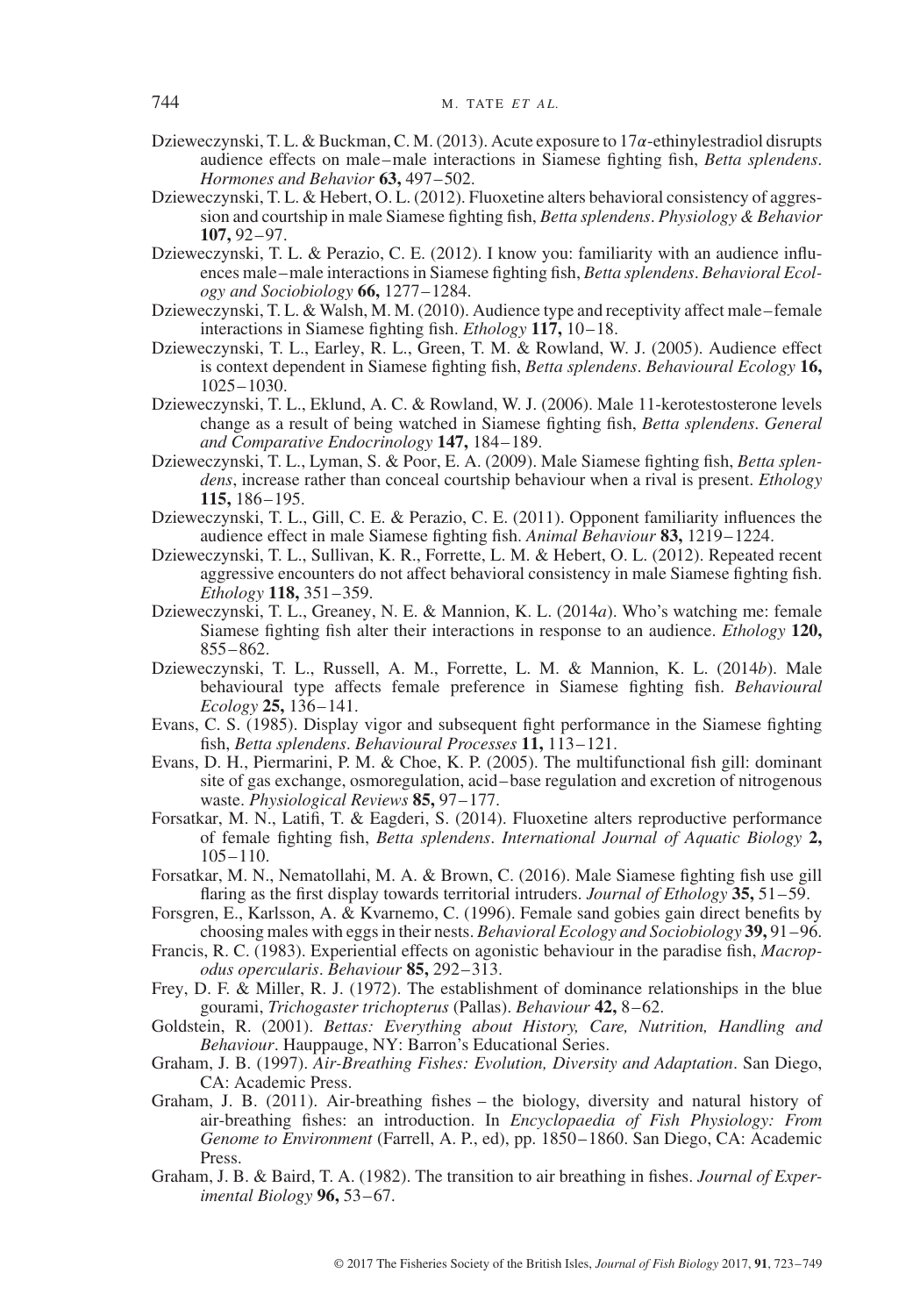- Greaney, N. E., Mannion, K. L. & Dzieweczynski, T. L. (2015). Signalling on Prozac: altered audience effects on male–male interactions after luoxetine exposure in Siamese ighting ish. *Behavioral Ecology and Sociobiology* **69,** 1925–1932.
- Grigg, G. C. (1965). Studies on the Queensland lungish, *Neoceratodus forsteri* (Krefft). III. Aerial respiration in relation to habits. *Australian Journal of Zoology* **13,** 413–422.
- Halperin, J. R. P. & Dunham, D. W. (1993). Increased aggressiveness after brief social isolation of adult ish: a connectionist model which organizes this literature. *Behavioural Processes* **28,** 123–144.
- Halperin, J. R. P., Durham, D. W. & Ye, S. (1992). Social isolation increases social display after priming in *Betta splendens* but decreases aggressive readiness. *Behavioural Processes* **23,** 13–22.
- Halperin, J. R. P., Giri, T., Elliot, J. & Dunham, D. W. (1998). Consequences of hyperaggressiveness in Siamese ighting ish: cheaters seldom prospered. *Animal Behaviour* **55,** 87–96.
- Hano, T., Oshima, Y., Kinoshita, M., Tanaka, M., Mishima, N., Wakamatsu, Y., Ozato, K., Shimasaki, Y. & Honjo, T. (2011). Evaluation of the effects of ethinylestradiol on sexual differentiation in the *olvas*-GFP/STII-YI medaka (transgenic *Oryzias latipes*) strain as estimated by proliferative activity of germ cells. *Aquatic Toxicology* **104,** 177–184.
- Hebert, O. L., Lavin, L. E., Marks, J. M. & Dzieweczynski, T. L. (2014). The effects of  $17\alpha$ -ethinyloestradiol on boldness and its relationship to decision making in male Siamese ighting ish. *Animal Behaviour* **87,** 203–212.
- Helfman, G. S., Collette, B. B., Facey, D. E. & Bowen, B. W. (2009). *The Diversity of Fishes: Biology, Evolution and Ecology*, 2nd edn. Chichester: Wiley-Blackwell.
- Herbert, N. & Wells, R. (2001). The aerobic physiology of the air-breathing blue gourami, *Trichogaster trichopterus*, necessitates behavioural regulation of breath-hold limits during hypoxic stress and predatory challenge. *Journal of Comparative Physiology. B* **171,** 603–612.
- Hollis, K. L., Dumas, M. J., Singh, P. & Fackelman, P. (1995). Pavlovian conditioning of aggressive behaviour in blue gourami fish (*Trichogaster trichopterus*): winners become winners and losers stay losers. *Journal of Comparative Psychology* **109,** 123–133.
- Hostache, G. & Mol, J. H. (1998). Reproductive biology of the neotropical armoured catish *Hoplosternum littorale* (Siluriformes-Callichthyidae): a synthesis stressing the role of the loating bubble nest. *Aquatic Living Resources* **11,** 173–185.
- Hsu, Y. & Wolf, L. L. (2001). The winner and loser effect: what ighting behaviours are inluenced? *Animal Behaviour* **61,** 777–786.
- Hsu, Y., Lee, I.-H. & Lu, K. (2009). Prior contest information: mechanisms underlying winner and loser effects. *Behavioral Ecology and Sociobiology* **63,** 1247–1257.
- Huang, W. B. & Chang, C. C. (2011). Effects of parental care and body size on the reproductive success of the paradise ish *Macropodus opercularis* (L.) in a small area. *Zoological Studies* **50,** 401–408.
- Huang, C. Y., Lin, C. P. & Lin, H. C. (2011). Morphological and biochemical variations in the gills of 12 aquatic air-breathing anabantoid ish. *Physiological and Biochemical Zoology* **84,** 125–134.
- Hughes, G. M. & Singh, B. N. (1970). Respiration in an air-breathing ish, the climbing perch *Anabas Testudineus* Bloch. I. Oxygen uptake and carbon dioxide release into air and water. *Journal of Experimental Biology* **53,** 265–280.
- Jaroensutasinee, M. & Jaroensutasinee, K. (2001). Bubble nest habitat characteristics of wild Siamese ighting ish. *Journal of Fish Biology* **58,** 1311–1319.
- Johannsson, O. E., Bergman, H. L., Wood, C. M., Laurent, P., Kavembe, D. G., Bianchini, A., Maina, J. N., Chevalier, C., Bianchini, L. F., Papah, M. B. & Ojoo, R. O. (2014). Air breathing in Magadi tilapia *Alcolapia grahami*, under normoxic and hyperoxic conditions, and the association with sunlight and reactive oxygen species. *Journal of Fish Biology* **84,** 844–863.
- Johansen, K. (1970). Air breathing in ishes. In *Fish Physiology*, Vol. 4 (Hoar, W. S. & Randall, D., eds), pp. 361–411. New York, NY: Academic Press.
- Jones, J. C. & Reynolds, J. D. (1999). Costs of egg ventilation for male common gobies breeding in conditions of low dissolved oxygen. *Animal Behaviour* **57,** 181–188.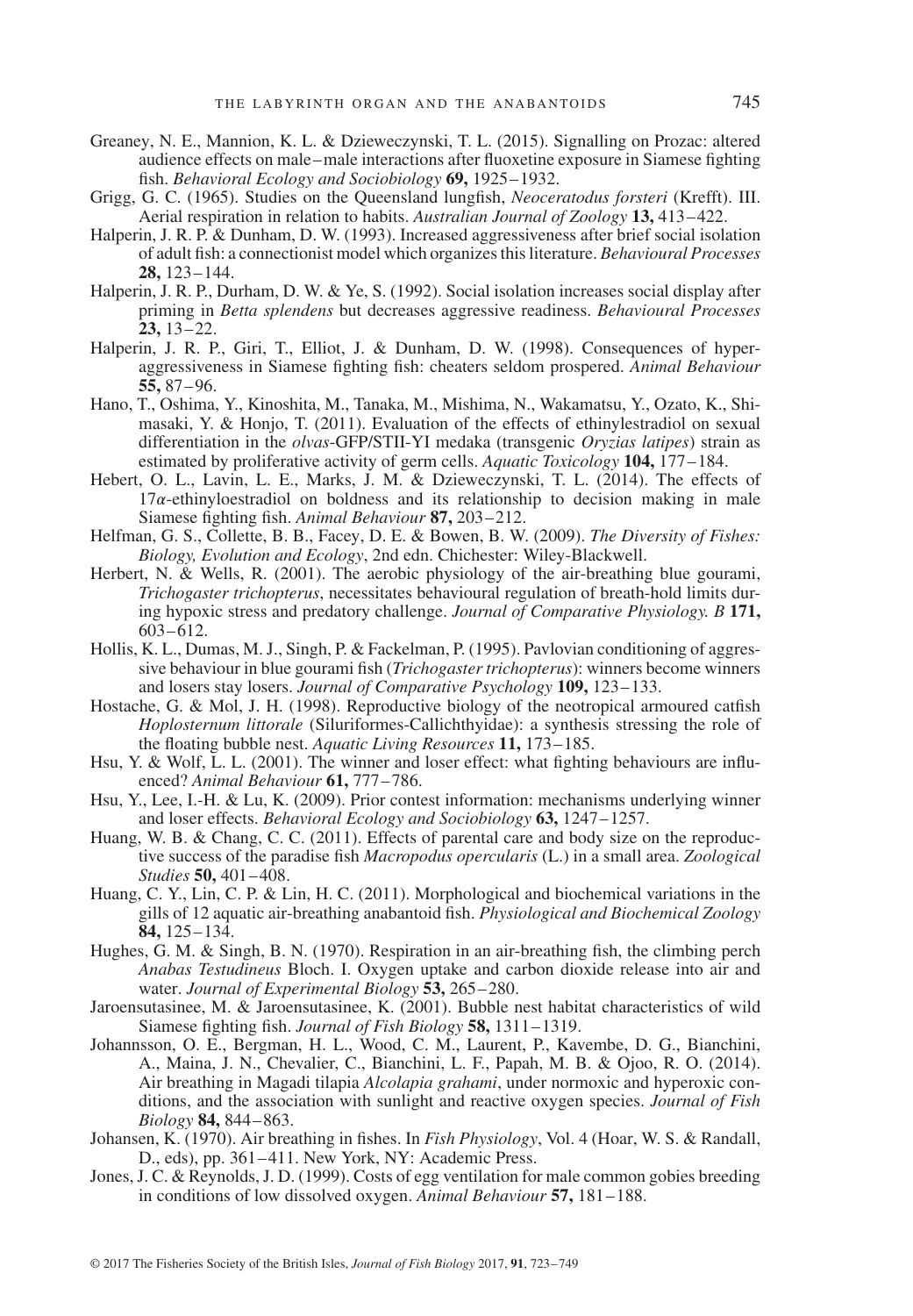- Kang, C. K. & Lee, T. H. (2010). The pharyngeal organ in the buccal cavity of the male Siamese fighting fish, *Betta splendens*, supplies mucus for building bubble nests. *Zoological Science* **27,** 861–866.
- Karino, K. & Someya, C. (2007). The influence of sex, line and fight experience on aggressiveness of the Siamese ighting ish in intrasexual competition. *Behavioural Processes* **75,** 283–289.
- Kasumyan, A. O. (2009). Acoustic signalling in ish. *Journal of Ichthyology* **49,** 963–1020.
- Keenleyside, M. H. A. (1979). *Diversity and Adaptation in Fish Behaviour*. Berlin: Springer-Verlag.
- Knapp, R. A. & Sargent, R. C. (1989). Egg-mimicry as a mating strategy in the fantail darter, *Etheostoma labellare*: females prefer males with eggs. *Behavioral Ecology and Sociobiology* **25,** 321–326.
- Knight, J. D. M. (2010). Invasive ornamental ish: a potential threat to aquatic biodiversity in peninsular India. *Journal of Threatened Taxa* **2,** 700–704.
- Knight, J. D. M. & Balasubramanian, S. (2015). On a record of two alien ish species (Teleostei: Osphronemidae) from the natural waters of Chennai, Tamil Nadu, India. *Journal of Threatened Taxa* **7,** 7044–7046.
- Kohlert, J. G., Mangan, B. P., Kodra, C., Drako, L., Long, E. & Simpson, H. (2012). Decreased aggressive and locomotor behaviours in *Betta splendens* after exposure to Fluoxetine 1. *Psychological Reports* **110,** 51–62.
- Kowasupat, C., Panijpan, B., Ruenwongsa, P. & Jeenthong, T. (2012*a*). *Betta siamorientalis*, a new species of bubble-nest building ighting ish (Teleostei: Osphronemidae) from eastern Thailand. *Vertebrate Zoology* **62,** 387–397.
- Kowasupat, C., Panijpan, B., Ruenwongsa, P. & Sriwattanarothai, N. (2012*b*). *Betta mahachaiensis*, a new species of bubble-nesting ighting ish (Teleostei: Osphronemidae) from Samut Sakhon Province, Thailand. *Zootaxa* **3522,** 49–60.
- Kramer, D. L. (1971). The induction of parental behaviour in the blue gourami, *Trichogaster trichopterus* (Pisces, Belontiidae). PhD Thesis, University of British Columbia, British Columbia, Canada.
- Kramer, D. L. & Graham, J. B. (1976). Synchronous air breathing, a social component of respiration in ishes. *Copeia* **1976,** 689–697.
- Kramer, D. L. & McClure, R. (1980). Aerial respiration in the catish *Corydoras aeneus* (Callichthyidae). *Canadian Journal of Zoology* **58,** 1984–1991.
- Kuperberg, E. S., Brown, A. C. & Clotfelter, E. D. (2009). Body condition in male *Betta splendens* does not predict their ability to perform opercular displays under hypoxic conditions. *Ethology* **115,** 1182–1189.
- Ladich, F. (2000). Acoustic communication and the evolution of hearing in ishes. *Philosophical Transactions of the Royal Society B* **355,** 1285–1288.
- Ladich, F. & Popper, A. N. (2001). Comparison of the inner ear ultrastructure between teleost ishes using different channels for communication. *Hearing Research* **154,** 62–72.
- Ladich, F. & Yan, H. Y. (1998). Correlation between auditory sensitivity and vocalization in anabantoid ishes. *Journal of Comparative Physiology. A* **182,** 737–746.
- Liem, K. F. (1987). Functional design of the air ventilation apparatus and overland excursions by teleosts. *Fieldiana: Zoology* **37,** 1–29.
- Liengpornpan, S., Jaroensutasinee, M. & Jaroensutasinee, K. (2006). Mating habits and nesting habitats of the croaking gourami *Trichopsis vittata*. *Acta Zoologica Sinica* **52,** 846–853.
- Liengpornpan, S., Jaroensutasinee, M. & Jaroensutasinee, K. (2007). Biology of croaking gourami *Trichopsis vittata*: the ish that croaks!. *Thaksin University Journal* **10,** 72–83.
- Ling, L. P., Murtedza, M. & Khoon, N. C. (2004). Impact of catchment development on water quality in Bakong river basin. *Journal of Civil Engineering* **32,** 133–141.
- Lynn, S. E., Egar, J. M., Walker, B. G., Sperry, T. S. & Ramenofsky, M. (2007). Fish on Prozac: a simple, non-invasive physiology laboratory investigating the mechanisms of aggressive behaviour in *Betta splendens*. *Advances in Physiology Education* **31,** 358–363.
- Magalhaes, A. L. B. D. & Jacobi, C. M. (2013). Invasion risks posed by ornamental freshwater ish trade to south-eastern Brazilian rivers. *Neotroprical Ichthyology* **11,** 433–441.
- Marler, P., Dufty, A. & Pickert, R. (1986). Vocal communication in the domestic chicken: II. Is a sender sensitive to the presence and nature of a receiver? *Animal Behaviour* **34,** 194–198.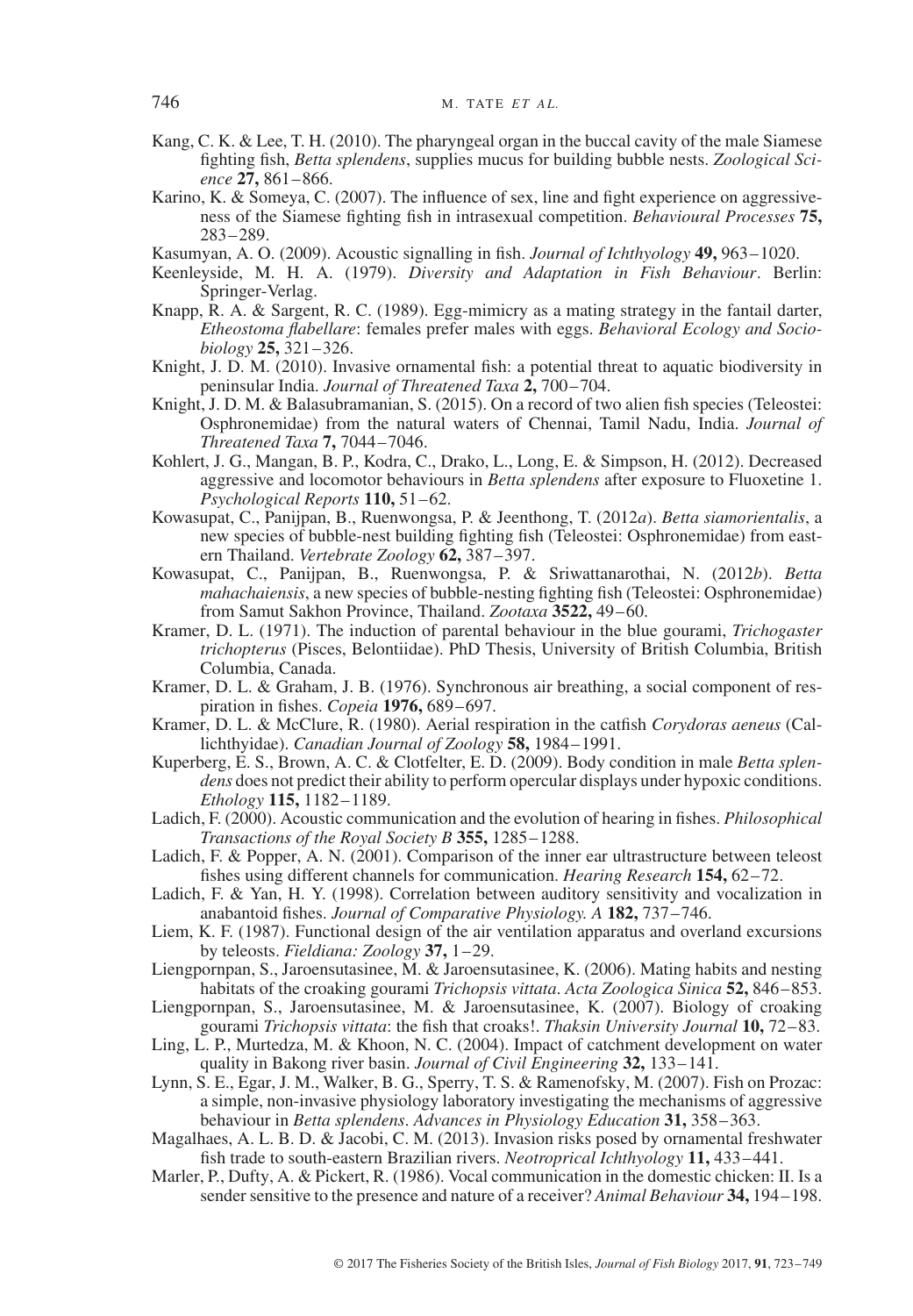- Matos, R. J. & McGregor, P. K. (2002). The effect of the sex of an audience on male–male displays of Siamese ighting ish (*Betta splendens*). *Behaviour* **139,** 1211–1221.
- Matos, R. J., Peake, T. M. & McGregor, P. K. (2003). Timing of presentation of an audience: aggressive priming and audience effects in male displays of Siamese ighting ish (*Betta splendens*). *Behavioural Processes* **63,** 53–61.
- McGregor, P. K. (1993). Signalling in territorial systems: a context for individual identification, ranging and eavesdropping. *Philosophical Transactions of the Royal Society B* **340,** 237–244.
- McGregor, P. K. & Peake, T. M. (2000). Communication networks: social environments for receiving and signalling behaviour. *Acta Ethologica* **2,** 71–81.
- McKenzie, D. J., Belao, T. C., Killen, S. S. & Rantin, F. T. (2015). To bodly gulp: standard metabolic rate and boldness have context-dependent inluences on risk-takingto breathe air in a catish. *Journal of Experimental Biology* **218,** 3762–3770.
- Meliska, C. J., Meliska, J. A. & Peeke, H. V. (1980*a*). Threat displays and combat aggression in Betta splendens following visual exposure to conspecifics and one-way mirrors. *Behavioral and Neural Biology* **28,** 473–486.
- Meliska, C. J., Meliska, J. A. & Peeke, H. V. (1980*b*). The relationship of mirror-elicited display to combat behaviors in *Betta splendens*. *Behavioral and Neural Biology* **30,** 207–217.
- Mendez-Sanchez, J. F. & Burggren, W. W. (2014). Environmental modulation of the onset of air-breathing and survival of *Betta splendens* and *Trichopodus*. *Journal of Fish Biology* **84,** 794–807.
- Miley, W. M. & Burack, G. (1977). Strength of aggressive display in Siamese fighting fish (*Betta splendens*) toward a conspeciic, an alien species (*Macropodus opercularis*) and a mirror image as affected by prior conspeciic visual experience. *Behavioral Biology* **21,** 267–272.
- Miller, R. J. (1964). Studies on the social behaviour of the blue gourami, *Trichogaster trichopterus* (Pisces, Belontiidae). *Copeia* **1964,** 469–496.
- Miller, R. J. & Jearld, A. (1983). Behavior and phylogeny of ishes of the genus *Colisa* and the family Belontiidae. *Behaviour* **83,** 155–185.
- Miller, R. J. & Miller, H. C. (1970). Studies on agonistic behaviour of anabantoid ishes. *Proceedings of the Oklahoma Acadademy of Science* **49,** 60–85.
- Mitra, R. & Sapolsky, R. M. (2012). Short-term enrichment makes male rats more attractive, more defensive and alters hypothalamic neurons. *PLoS One* **7,** e36092. [https://doi.org/10](https://doi.org/10.1371/journal.pone.0036092) [.1371/journal.pone.0036092](https://doi.org/10.1371/journal.pone.0036092)
- Morioka, S., Ito, S. & Kitamura, S. (2010). Growth and morphological development of laboratory-reared larval and juvenile snakeskin gourami *Trichogaster pectoralis*. *Ichthyological Research* **57,** 24–31.
- Morioka, S., Vongvichith, B., Phommachan, P. & Chantasone, P. (2013). Growth and morphological development of laboratory-reared larval and juvenile giant gourami *Osphronemus goramy* (Perciformes: Osphronemidae). *Ichthyological Research* **60,** 209–217.
- Natarajan, G. M. (1981). Changes in the bimodal gas exchange and some blood parameters in the air-breathing ish, *Channa striatus*(Bleeker) following lethal (Lc 50/48 hrs.) exposure to metasystoc (Demeton). *Current Science* **50,** 40–41.
- Oliveira, R. F., McGregor, P. K. & Latruffe, C. (1998). Know thine enemy: ighting ish gather information from observing conspeciic interactions. *Proceedings of the Royal Society B* **265,** 1045–1049.
- Oliveira, R. F., Lopes, M., Carneiro, L. A. & Canário, A. V. (2001). Watching ights raises ish hormone levels. *Nature* **409,** 475.
- Oppenheimer, J. R. (1970). Mouthbreeding in ishes. *Animal Behaviour* **18,** 493–503.
- Packard, G. C. (1974). The evolution of air-breathing in Paleozoic gnathostome ishes. *Evolution* **28,** 320–325.
- Peake, T. M. (2005). Eavesdropping in communication networks. In *Animal Communication Networks* (McGregor, P. K., ed), pp. 13–37. Cambridge: Cambridge University Press.
- Peters, H. M. (1978). On the mechanism of air ventilation in Anabantoids (Pisces: Teleostei). *Zoomorphologie* **89,** 93–123.
- Picciolo, A. R. (1964). Sexual and nest discrimination in anabantid ishes of the genera *Colisa* and *Trichogaster*. *Ecological Monographs* **34,** 53–77.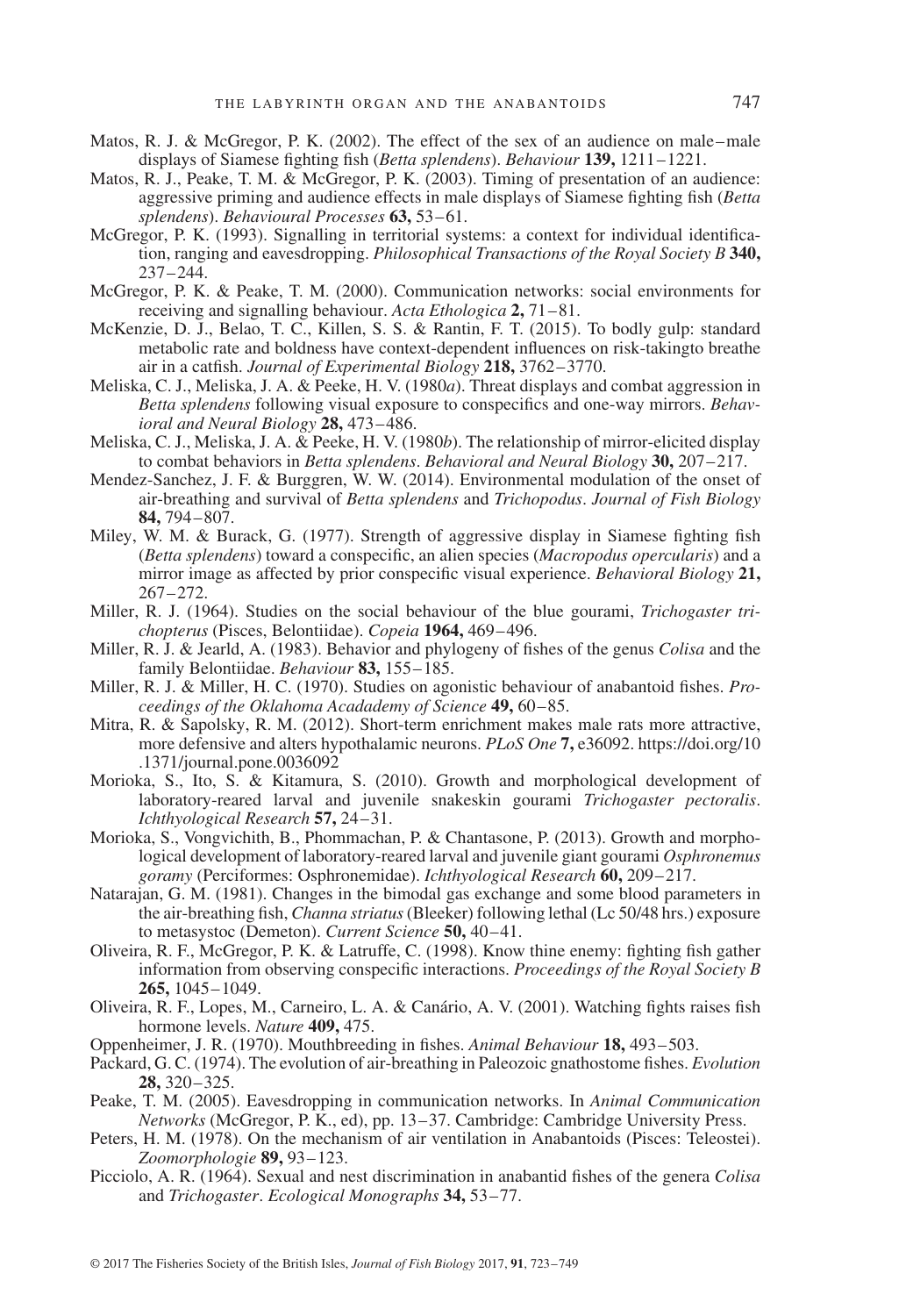- Pimentel, D. (2011). *Biological Invasions: Economic and Environmental Costs of Alien Plant, Animal and Microbe Species*, 2nd edn. Boca Raton, FL: CRC Press.
- Pinter, H. (1986). *Labyrinth Fish*. Woodbury, NY: Barron's.
- Rahim, K. A. A., Esa, Y. & Arshad, A. (2013). The influence of alien fish species on native fish community structure in Malaysian waters. *Kuroshio Science* **7,** 81–93.
- Rainwater, F. L. & Miller, R. J. (1968). Courtship and reproductive behaviour of Siamese ighting ish, *Betta splendens* Regan (Pisces, Belontiidae). *Proceedings of the Oklahoma Academy of Science* **47,** 98–114.
- Randall, D. (1981). In *Fish Physiology*, Vol. 4 (Hoar, W. S. & Randall, D., eds), pp. 361–411. New York, NY: Academic Press.
- Randle, A. M. & Chapman, L. J. (2005). Air-breathing behaviour of the African anabantoid ish *Ctenopoma muriei*. *Journal of Fish Biology* **67,** 292–298.
- Robertson, C. M. & Sale, P. F. (1975). Sexual discrimination in the Siamese ighting ish (*Betta splendens*). *Behaviour* **54,** 1–25.
- Rogers, P. H. & Cox, M. (1988). Underwater sound as a biological stimulus. In *Sensory Biology of Aquatic Animals* (Atema, J., Fay, R. R., Popper, A. N. & Tavolga, W. N., eds), pp. 131–149. New York, NY: Springer-Verlag.
- Rüber, L. (2009). Labyrinth ishes (Anabantoidei). In *The Timetree of Life* (Hedges, S. B. & Kumar, S., eds), pp. 344–347. New York, NY: Oxford University Press.
- Rüber, L., Britz, R., Tan, H. H., Ng, P. K. & Zardoya, R. (2004). Evolution of mouth-brooding and life-history correlates in the ighting ish genus *Betta*. *Evolution* **58,** 799–813.
- Rüber, L., Britz, R. & Zardoya, R. (2006). Molecular phylogenetics and evolutionary diversiication of labyrinth ishes (Perciformes: Anabantoidei). *Systems Biology* **55,** 374–397.
- Sanches, F. H. C., Miyai, C. A., Costa, T. M., Christofoletti, R. A., Volpato, G. L. & Barreto, R. E. (2012). Aggressiveness overcomes body-size effects in ights staged between invasive and native ish species with overlapping niches. *PLoS One* **7,** e29746. [https://doi.org/10](https://doi.org/10.1371/journal.pone.0029746) [.1371/journal.pone.0029746](https://doi.org/10.1371/journal.pone.0029746)
- Schreck, C. B. (1990). Physiological, behavioural and performance indicators of stress. In *Biological Indicators of Stress in Fish* (Adams, S. M., ed), pp. 29–37. American Fisheries Society Symposium 8. Bethesda, MD: American Fisheries Society.
- Schuster, S. (1989). The volume of air within the swimbladder and breathing cavities of the anabantoid ish *Colisa lalia* (Perciformes, Belontidae). *Journal of Experimental Biology* **144,** 185–198.
- Scott, G. R. & Sloman, K. A. (2004). The effects of environmental pollutants on complex fish behaviour: integrating behavioural and physiological indicators of toxicity. *Aquatic Toxicology* **68,** 369–392.
- Shadwick, R. E. & Lauder, G. V. (2006). *Fish Biomechanics*. San Diego, CA: Academic Press.
- Shingles, A., McKenzie, D. J., Claireaux, G. & Domenici, P. (2005). Relex cardioventilatory responses to hypoxia in the lathead gray mullet (*Mugil cephalus*) and their behavioural modulation by perceived threat of predation and water turbidity. *Physiological and Biochemical Zoology* **78,** 744–755.
- Sikkel, P. C. (1989). Egg presence and developmental stage inluence spawning-site choice by female garibaldi. *Animal Behaviour* **38,** 447–456.
- Simpson, M. J. A. (1968). The display of the Siamese ighting ish, *Betta splendens*. *Animal Behaviour Monographs* **1,** 1–71.
- Sloman, K. A., Sloman, R. D., De Boeck, G., Scott, G. R., Iftikar, F. I., Wood, C. M., Almeida-Val, V. M. F. & Val, A. L. (2009). The role of size in synchronous air breathing of *Hoplosternum littorale*. *Physiological and Biochemical Zoology* **82,** 625–634.
- Sriwattanarothai, N., Steinke, D., Ruenwongsa, P., Hanner, R. & Panijpan, B. (2010). Molecular and morphological evidence supports the species status of the Mahachai ighter *Betta* sp. Mahachai and reveals new species of Betta from Thailand. *Journal of Fish Biology* **77,** 414–424.
- Tlusty, M. (2002). The beneits and risks of aquacultural production for the aquarium trade. *Aquaculture* **205,** 203–219.
- Tooker, C. P. & Miller, R. J. (1980). The ontogeny of agonistic behaviour in the blue gourami, *Trichogaster trichopterus* (Pisces, Anabantoidei). *Animal Behaviour* **28,** 973–988.
- Verbeek, P., Iwamoto, T. & Murakami, N. (2008). Variable stress-responsiveness in wild type and domesticated ighting ish. *Physiology & Behavior* **93,** 83–88.